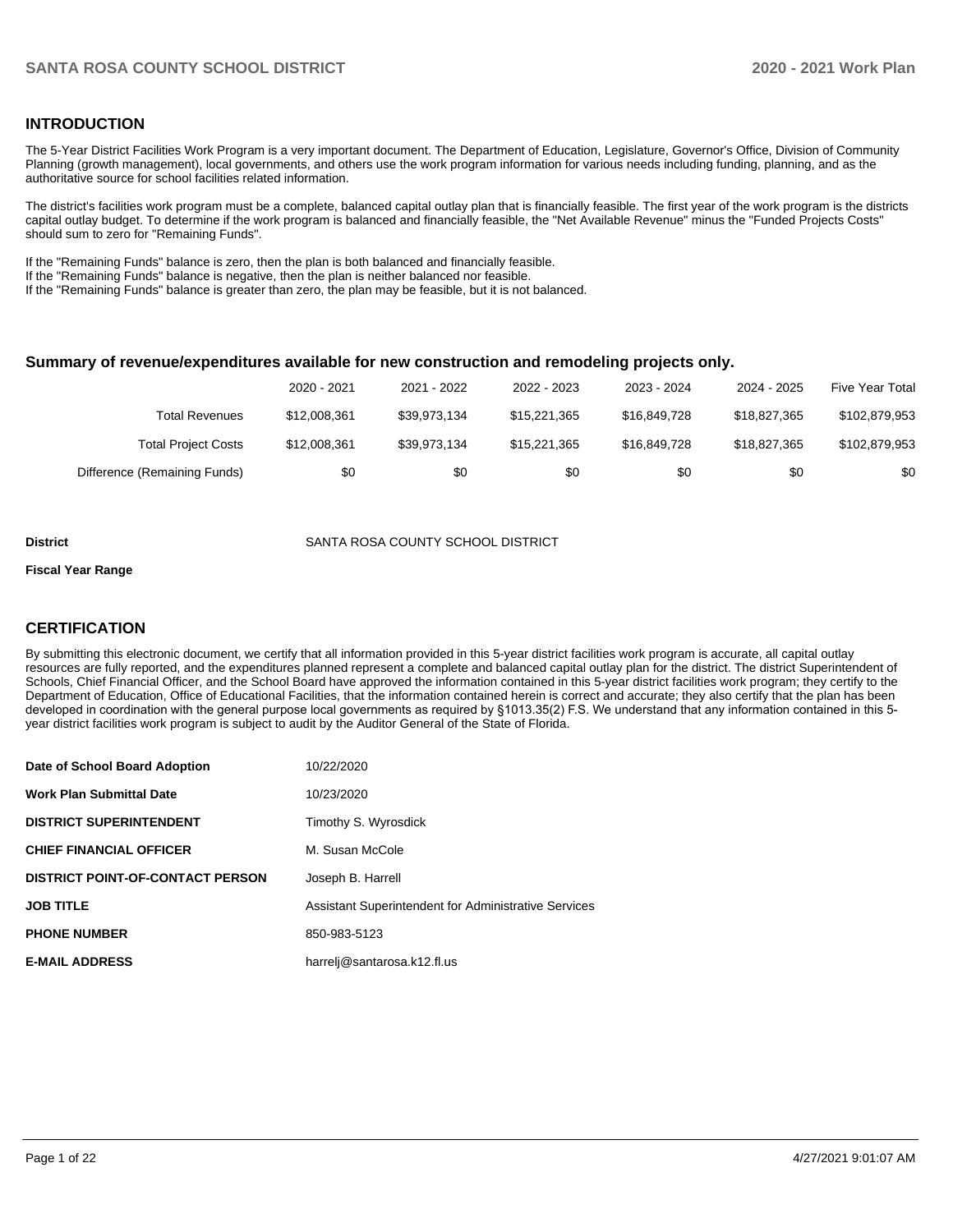# **Expenditures**

## **Expenditure for Maintenance, Repair and Renovation from 1.50-Mills and PECO**

Annually, prior to the adoption of the district school budget, each school board must prepare a tentative district facilities work program that includes a schedule of major repair and renovation projects necessary to maintain the educational and ancillary facilities of the district.

| <b>Item</b>                                                                                                                                                                                                                                                                                                                                                                                                                                                                                                                                                                                                                                                                                                                                                                                                                                                                       | 2020 - 2021<br><b>Actual Budget</b> | 2021 - 2022<br>Projected | 2022 - 2023<br>Projected | 2023 - 2024<br>Projected | 2024 - 2025<br>Projected | Total       |
|-----------------------------------------------------------------------------------------------------------------------------------------------------------------------------------------------------------------------------------------------------------------------------------------------------------------------------------------------------------------------------------------------------------------------------------------------------------------------------------------------------------------------------------------------------------------------------------------------------------------------------------------------------------------------------------------------------------------------------------------------------------------------------------------------------------------------------------------------------------------------------------|-------------------------------------|--------------------------|--------------------------|--------------------------|--------------------------|-------------|
| <b>HVAC</b>                                                                                                                                                                                                                                                                                                                                                                                                                                                                                                                                                                                                                                                                                                                                                                                                                                                                       | \$270.000                           | \$500.000                | \$500.000                | \$500,000                | \$500,000                | \$2,270,000 |
| ADMINISTRATIVE SUPPORT SERVICES, AVALON MIDDLE, BAGDAD ELEMENTARY, BENNETT C. RUSSELL ELEMENTARY,<br>Locations:<br>BERRYHILL ADMINISTRATIVE COMPLEX, BERRYHILL ELEMENTARY, CENTRAL SCHOOL, CHUMUCKLA ELEMENTARY, EAST MILTON<br>ELEMENTARY, GULF BREEZE ELEMENTARY, GULF BREEZE MIDDLE, GULF BREEZE SENIOR HIGH, HOLLEY-NAVARRE<br>INTERMEDIATE, HOLLEY-NAVARRE MIDDLE, HOLLEY-NAVARRE PRIMARY, JAY ELEMENTARY, JAY JUNIOR SENIOR HIGH, LOCKLIN<br>TECHNICAL COLLEGE, MARTIN LUTHER KING MIDDLE, MILTON SENIOR HIGH, NAVARRE SENIOR HIGH, ORIOLE BEACH<br>ELEMENTARY, PACE SENIOR HIGH, PEA RIDGE ELEMENTARY, R HOBBS MIDDLE, S S DIXON INTERMEDIATE, S S DIXON PRIMARY,<br>SANTA ROSA SUPERINTENDENT'S OFFICE, T R JACKSON ESE PRE-K/FULL SERVICE CENTER, THOMAS L SIMS MIDDLE, W H<br>RHODES ELEMENTARY, WEST NAVARRE INTERMEDIATE, WEST NAVARRE PRIMARY, WOODLAWN BEACH MIDDLE |                                     |                          |                          |                          |                          |             |
| Flooring                                                                                                                                                                                                                                                                                                                                                                                                                                                                                                                                                                                                                                                                                                                                                                                                                                                                          | \$361,000                           | \$250,000                | \$250,000                | \$250,000                | \$250,000                | \$1,361,000 |
| ADMINISTRATIVE SUPPORT SERVICES, AVALON MIDDLE, BAGDAD ELEMENTARY, BENNETT C. RUSSELL ELEMENTARY,<br>Locations:<br>BERRYHILL ADMINISTRATIVE COMPLEX, BERRYHILL ELEMENTARY, CENTRAL SCHOOL, CHUMUCKLA ELEMENTARY, EAST MILTON<br>ELEMENTARY, GULF BREEZE ELEMENTARY, GULF BREEZE MIDDLE, GULF BREEZE SENIOR HIGH, HOLLEY-NAVARRE<br>INTERMEDIATE, HOLLEY-NAVARRE MIDDLE, HOLLEY-NAVARRE PRIMARY, JAY ELEMENTARY, JAY JUNIOR SENIOR HIGH, LOCKLIN<br>TECHNICAL COLLEGE, MARTIN LUTHER KING MIDDLE, MILTON SENIOR HIGH, NAVARRE SENIOR HIGH, ORIOLE BEACH<br>ELEMENTARY, PACE SENIOR HIGH, PEA RIDGE ELEMENTARY, R HOBBS MIDDLE, S S DIXON INTERMEDIATE, S S DIXON PRIMARY,<br>SANTA ROSA SUPERINTENDENT'S OFFICE, T R JACKSON ESE PRE-K/FULL SERVICE CENTER, THOMAS L SIMS MIDDLE, W H<br>RHODES ELEMENTARY, WEST NAVARRE INTERMEDIATE, WEST NAVARRE PRIMARY, WOODLAWN BEACH MIDDLE |                                     |                          |                          |                          |                          |             |
| Roofing                                                                                                                                                                                                                                                                                                                                                                                                                                                                                                                                                                                                                                                                                                                                                                                                                                                                           | \$1.136.752                         | \$1.000.000              | \$1.000.000              | \$1.000.000              | \$1,000,000              | \$5.136.752 |
| ADMINISTRATIVE SUPPORT SERVICES, AVALON MIDDLE, BAGDAD ELEMENTARY, BENNETT C. RUSSELL ELEMENTARY,<br>Locations:<br>BERRYHILL ADMINISTRATIVE COMPLEX, BERRYHILL ELEMENTARY, CENTRAL SCHOOL, CHUMUCKLA ELEMENTARY, EAST MILTON<br>ELEMENTARY, GULF BREEZE ELEMENTARY, GULF BREEZE MIDDLE, GULF BREEZE SENIOR HIGH, HOLLEY-NAVARRE<br>INTERMEDIATE, HOLLEY-NAVARRE MIDDLE, HOLLEY-NAVARRE PRIMARY, JAY ELEMENTARY, JAY JUNIOR SENIOR HIGH, LOCKLIN<br>TECHNICAL COLLEGE, MARTIN LUTHER KING MIDDLE, MILTON SENIOR HIGH, NAVARRE SENIOR HIGH, ORIOLE BEACH<br>ELEMENTARY, PACE SENIOR HIGH, PEA RIDGE ELEMENTARY, R HOBBS MIDDLE, S S DIXON INTERMEDIATE, S S DIXON PRIMARY,<br>SANTA ROSA SUPERINTENDENT'S OFFICE, T R JACKSON ESE PRE-K/FULL SERVICE CENTER, THOMAS L SIMS MIDDLE, W H<br>RHODES ELEMENTARY, WEST NAVARRE INTERMEDIATE, WEST NAVARRE PRIMARY, WOODLAWN BEACH MIDDLE |                                     |                          |                          |                          |                          |             |
| Safety to Life                                                                                                                                                                                                                                                                                                                                                                                                                                                                                                                                                                                                                                                                                                                                                                                                                                                                    | \$250,000                           | \$500,000                | \$500,000                | \$500,000                | \$500,000                | \$2,250,000 |
| ADMINISTRATIVE SUPPORT SERVICES, AVALON MIDDLE, BAGDAD ELEMENTARY, BENNETT C. RUSSELL ELEMENTARY,<br>Locations:<br>BERRYHILL ADMINISTRATIVE COMPLEX, BERRYHILL ELEMENTARY, CENTRAL SCHOOL, CHUMUCKLA ELEMENTARY, EAST MILTON<br>ELEMENTARY, GULF BREEZE ELEMENTARY, GULF BREEZE MIDDLE, GULF BREEZE SENIOR HIGH, HOLLEY-NAVARRE<br>INTERMEDIATE, HOLLEY-NAVARRE MIDDLE, HOLLEY-NAVARRE PRIMARY, JAY ELEMENTARY, JAY JUNIOR SENIOR HIGH, LOCKLIN<br>TECHNICAL COLLEGE, MARTIN LUTHER KING MIDDLE, MILTON SENIOR HIGH, NAVARRE SENIOR HIGH, ORIOLE BEACH<br>ELEMENTARY, PACE SENIOR HIGH, PEA RIDGE ELEMENTARY, R HOBBS MIDDLE, S S DIXON INTERMEDIATE, S S DIXON PRIMARY,<br>SANTA ROSA SUPERINTENDENT'S OFFICE, T R JACKSON ESE PRE-K/FULL SERVICE CENTER, THOMAS L SIMS MIDDLE, W H<br>RHODES ELEMENTARY, WEST NAVARRE INTERMEDIATE, WEST NAVARRE PRIMARY, WOODLAWN BEACH MIDDLE |                                     |                          |                          |                          |                          |             |
| Fencing                                                                                                                                                                                                                                                                                                                                                                                                                                                                                                                                                                                                                                                                                                                                                                                                                                                                           | \$225.000                           | \$20,000                 | \$20,000                 | \$20,000                 | \$20,000                 | \$305.000   |
| ADMINISTRATIVE SUPPORT SERVICES, AVALON MIDDLE, BAGDAD ELEMENTARY, BENNETT C. RUSSELL ELEMENTARY,<br>Locations:<br>BERRYHILL ADMINISTRATIVE COMPLEX, BERRYHILL ELEMENTARY, CENTRAL SCHOOL, CHUMUCKLA ELEMENTARY, EAST MILTON<br>ELEMENTARY, GULF BREEZE ELEMENTARY, GULF BREEZE MIDDLE, GULF BREEZE SENIOR HIGH, HOLLEY-NAVARRE<br>INTERMEDIATE, HOLLEY-NAVARRE MIDDLE, HOLLEY-NAVARRE PRIMARY, JAY ELEMENTARY, JAY JUNIOR SENIOR HIGH, LOCKLIN<br>TECHNICAL COLLEGE, MARTIN LUTHER KING MIDDLE, MILTON SENIOR HIGH, NAVARRE SENIOR HIGH, ORIOLE BEACH<br>ELEMENTARY, PACE SENIOR HIGH, PEA RIDGE ELEMENTARY, R HOBBS MIDDLE, S S DIXON INTERMEDIATE, S S DIXON PRIMARY,<br>SANTA ROSA SUPERINTENDENT'S OFFICE, T R JACKSON ESE PRE-K/FULL SERVICE CENTER, THOMAS L SIMS MIDDLE, W H<br>RHODES ELEMENTARY, WEST NAVARRE INTERMEDIATE, WEST NAVARRE PRIMARY, WOODLAWN BEACH MIDDLE |                                     |                          |                          |                          |                          |             |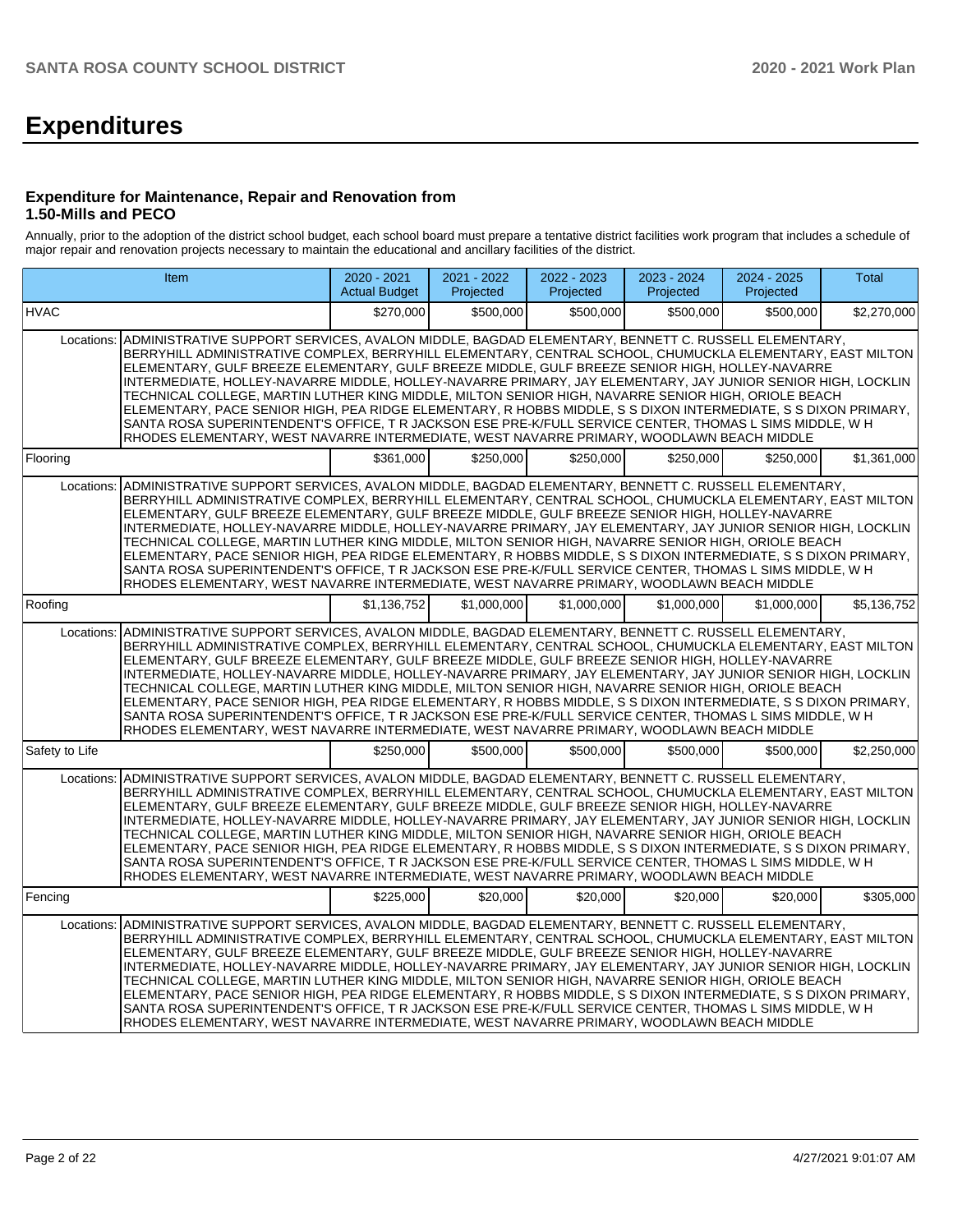| Parking                                                                                                                                                                                                                                                                                                                                                                                                                                                                                                                                                                                                                                                                                                                                                                                                                                                                                              | \$3,000   | \$75,000  | \$75,000  | \$75,000  | \$75,000  | \$303,000   |
|------------------------------------------------------------------------------------------------------------------------------------------------------------------------------------------------------------------------------------------------------------------------------------------------------------------------------------------------------------------------------------------------------------------------------------------------------------------------------------------------------------------------------------------------------------------------------------------------------------------------------------------------------------------------------------------------------------------------------------------------------------------------------------------------------------------------------------------------------------------------------------------------------|-----------|-----------|-----------|-----------|-----------|-------------|
| ADMINISTRATIVE SUPPORT SERVICES, AVALON MIDDLE, BAGDAD ELEMENTARY, BENNETT C. RUSSELL ELEMENTARY,<br>Locations:<br>BERRYHILL ADMINISTRATIVE COMPLEX. BERRYHILL ELEMENTARY. CENTRAL SCHOOL. CHUMUCKLA ELEMENTARY. EAST MILTON<br>ELEMENTARY, GULF BREEZE ELEMENTARY, GULF BREEZE MIDDLE, GULF BREEZE SENIOR HIGH, HOLLEY-NAVARRE<br>INTERMEDIATE, HOLLEY-NAVARRE MIDDLE, HOLLEY-NAVARRE PRIMARY, JAY ELEMENTARY, JAY JUNIOR SENIOR HIGH, LOCKLIN<br>TECHNICAL COLLEGE, MARTIN LUTHER KING MIDDLE, MILTON SENIOR HIGH, NAVARRE SENIOR HIGH, ORIOLE BEACH<br>ELEMENTARY, PACE SENIOR HIGH, PEA RIDGE ELEMENTARY, R HOBBS MIDDLE, S S DIXON INTERMEDIATE, S S DIXON PRIMARY,<br>SANTA ROSA SUPERINTENDENT'S OFFICE, T R JACKSON ESE PRE-K/FULL SERVICE CENTER, THOMAS L SIMS MIDDLE, W H<br>RHODES ELEMENTARY, WEST NAVARRE INTERMEDIATE, WEST NAVARRE PRIMARY, WOODLAWN BEACH MIDDLE                    |           |           |           |           |           |             |
| Electrical                                                                                                                                                                                                                                                                                                                                                                                                                                                                                                                                                                                                                                                                                                                                                                                                                                                                                           | \$5,000   | \$50,000  | \$50,000  | \$50,000  | \$50,000  | \$205,000   |
| Locations: ADMINISTRATIVE SUPPORT SERVICES, AVALON MIDDLE, BAGDAD ELEMENTARY, BENNETT C. RUSSELL ELEMENTARY,<br>BERRYHILL ADMINISTRATIVE COMPLEX, BERRYHILL ELEMENTARY, CENTRAL SCHOOL, CHUMUCKLA ELEMENTARY, EAST MILTON<br>ELEMENTARY, GULF BREEZE ELEMENTARY, GULF BREEZE MIDDLE, GULF BREEZE SENIOR HIGH, HOLLEY-NAVARRE<br>INTERMEDIATE, HOLLEY-NAVARRE MIDDLE, HOLLEY-NAVARRE PRIMARY, JAY ELEMENTARY, JAY JUNIOR SENIOR HIGH, LOCKLIN<br>TECHNICAL COLLEGE, MARTIN LUTHER KING MIDDLE, MILTON SENIOR HIGH, NAVARRE SENIOR HIGH, ORIOLE BEACH<br>ELEMENTARY, PACE SENIOR HIGH, PEA RIDGE ELEMENTARY, R HOBBS MIDDLE, S S DIXON INTERMEDIATE, S S DIXON PRIMARY,<br>SANTA ROSA SUPERINTENDENT'S OFFICE, T R JACKSON ESE PRE-K/FULL SERVICE CENTER, THOMAS L SIMS MIDDLE, W H<br>RHODES ELEMENTARY, WEST NAVARRE INTERMEDIATE, WEST NAVARRE PRIMARY, WOODLAWN BEACH MIDDLE                       |           |           |           |           |           |             |
| Fire Alarm                                                                                                                                                                                                                                                                                                                                                                                                                                                                                                                                                                                                                                                                                                                                                                                                                                                                                           | \$0       | \$50,000  | \$50,000  | \$50,000  | \$50,000  | \$200,000   |
| Locations: ADMINISTRATIVE SUPPORT SERVICES, AVALON MIDDLE, BAGDAD ELEMENTARY, BENNETT C. RUSSELL ELEMENTARY,<br>BERRYHILL ADMINISTRATIVE COMPLEX, BERRYHILL ELEMENTARY, CENTRAL SCHOOL, CHUMUCKLA ELEMENTARY, EAST MILTON<br>ELEMENTARY, GULF BREEZE ELEMENTARY, GULF BREEZE MIDDLE, GULF BREEZE SENIOR HIGH, HOLLEY-NAVARRE<br>INTERMEDIATE, HOLLEY-NAVARRE MIDDLE, HOLLEY-NAVARRE PRIMARY, JAY ELEMENTARY, JAY JUNIOR SENIOR HIGH, LOCKLIN<br>TECHNICAL COLLEGE, MARTIN LUTHER KING MIDDLE, MILTON SENIOR HIGH, NAVARRE SENIOR HIGH, ORIOLE BEACH<br>ELEMENTARY, PACE SENIOR HIGH, PEA RIDGE ELEMENTARY, R HOBBS MIDDLE, S S DIXON INTERMEDIATE, S S DIXON PRIMARY,<br>SANTA ROSA SUPERINTENDENT'S OFFICE, T R JACKSON ESE PRE-K/FULL SERVICE CENTER, THOMAS L SIMS MIDDLE, W H<br>RHODES ELEMENTARY, WEST NAVARRE INTERMEDIATE, WEST NAVARRE PRIMARY, WOODLAWN BEACH MIDDLE                       |           |           |           |           |           |             |
| Telephone/Intercom System                                                                                                                                                                                                                                                                                                                                                                                                                                                                                                                                                                                                                                                                                                                                                                                                                                                                            | \$240.000 | \$150,000 | \$150,000 | \$150,000 | \$150,000 | \$840,000   |
| ADMINISTRATIVE SUPPORT SERVICES, AVALON MIDDLE, BAGDAD ELEMENTARY, BENNETT C. RUSSELL ELEMENTARY,<br>Locations:<br>BERRYHILL ADMINISTRATIVE COMPLEX, BERRYHILL ELEMENTARY, CENTRAL SCHOOL, CHUMUCKLA ELEMENTARY, EAST MILTON<br>ELEMENTARY, GULF BREEZE ELEMENTARY, GULF BREEZE MIDDLE, GULF BREEZE SENIOR HIGH, HOLLEY-NAVARRE<br>INTERMEDIATE, HOLLEY-NAVARRE MIDDLE, HOLLEY-NAVARRE PRIMARY, JAY ELEMENTARY, JAY JUNIOR SENIOR HIGH, LOCKLIN<br>TECHNICAL COLLEGE, MARTIN LUTHER KING MIDDLE, MILTON SENIOR HIGH, NAVARRE SENIOR HIGH, ORIOLE BEACH<br>ELEMENTARY, PACE SENIOR HIGH, PEA RIDGE ELEMENTARY, R HOBBS MIDDLE, S S DIXON INTERMEDIATE, S S DIXON PRIMARY,<br>SANTA ROSA SUPERINTENDENT'S OFFICE, T R JACKSON ESE PRE-K/FULL SERVICE CENTER, THOMAS L SIMS MIDDLE, W H<br>RHODES ELEMENTARY, WEST NAVARRE INTERMEDIATE, WEST NAVARRE PRIMARY, WOODLAWN BEACH MIDDLE                    |           |           |           |           |           |             |
| <b>Closed Circuit Television</b>                                                                                                                                                                                                                                                                                                                                                                                                                                                                                                                                                                                                                                                                                                                                                                                                                                                                     | \$650,000 | \$250,000 | \$250,000 | \$250,000 | \$250,000 | \$1,650,000 |
| Locations: ADMINISTRATIVE SUPPORT SERVICES, AVALON MIDDLE, BAGDAD ELEMENTARY, BENNETT C. RUSSELL ELEMENTARY,<br>BERRYHILL ADMINISTRATIVE COMPLEX, BERRYHILL ELEMENTARY, CENTRAL SCHOOL, CHUMUCKLA ELEMENTARY, EAST MILTON<br>ELEMENTARY, GULF BREEZE ELEMENTARY, GULF BREEZE MIDDLE, GULF BREEZE SENIOR HIGH, HOLLEY-NAVARRE<br>INTERMEDIATE, HOLLEY-NAVARRE MIDDLE, HOLLEY-NAVARRE PRIMARY, JAY ELEMENTARY, JAY JUNIOR SENIOR HIGH, LOCKLIN<br>TECHNICAL COLLEGE. MARTIN LUTHER KING MIDDLE. MILTON SENIOR HIGH. NAVARRE SENIOR HIGH. ORIOLE BEACH<br>ELEMENTARY, PACE SENIOR HIGH, PEA RIDGE ELEMENTARY, R HOBBS MIDDLE, S S DIXON INTERMEDIATE, S S DIXON PRIMARY,<br>SANTA ROSA SUPERINTENDENT'S OFFICE, T R JACKSON ESE PRE-K/FULL SERVICE CENTER, THOMAS L SIMS MIDDLE, W H<br>RHODES ELEMENTARY, WEST NAVARRE INTERMEDIATE, WEST NAVARRE PRIMARY, WOODLAWN BEACH MIDDLE                       |           |           |           |           |           |             |
| Paint                                                                                                                                                                                                                                                                                                                                                                                                                                                                                                                                                                                                                                                                                                                                                                                                                                                                                                | \$80,000  | \$100,000 | \$100,000 | \$100,000 | \$100,000 | \$480,000   |
| Locations: ADMINISTRATIVE SUPPORT SERVICES, AVALON MIDDLE, BAGDAD ELEMENTARY, BENNETT C. RUSSELL ELEMENTARY,<br>BERRYHILL ADMINISTRATIVE COMPLEX, BERRYHILL ELEMENTARY, CENTRAL SCHOOL, CHUMUCKLA ELEMENTARY, EAST MILTON<br>ELEMENTARY, GULF BREEZE ELEMENTARY, GULF BREEZE MIDDLE, GULF BREEZE SENIOR HIGH, HOLLEY-NAVARRE<br>INTERMEDIATE, HOLLEY-NAVARRE MIDDLE, HOLLEY-NAVARRE PRIMARY, JAY ELEMENTARY, JAY JUNIOR SENIOR HIGH, LOCKLIN<br>TECHNICAL COLLEGE, MARTIN LUTHER KING MIDDLE, MILTON SENIOR HIGH, NAVARRE SENIOR HIGH, ORIOLE BEACH<br>ELEMENTARY, PACE SENIOR HIGH, PEA RIDGE ELEMENTARY, R HOBBS MIDDLE, S S DIXON INTERMEDIATE, S S DIXON PRIMARY,<br>SANTA ROSA SUPERINTENDENT'S OFFICE, T R JACKSON ESE PRE-K/FULL SERVICE CENTER, THOMAS L SIMS MIDDLE, W H<br>RHODES ELEMENTARY, WEST NAVARRE INTERMEDIATE, WEST NAVARRE PRIMARY, WOODLAWN BEACH MIDDLE<br>Maintenance/Repair | \$20,000  | \$10,000  | \$10,000  | \$10,000  | \$10,000  | \$60,000    |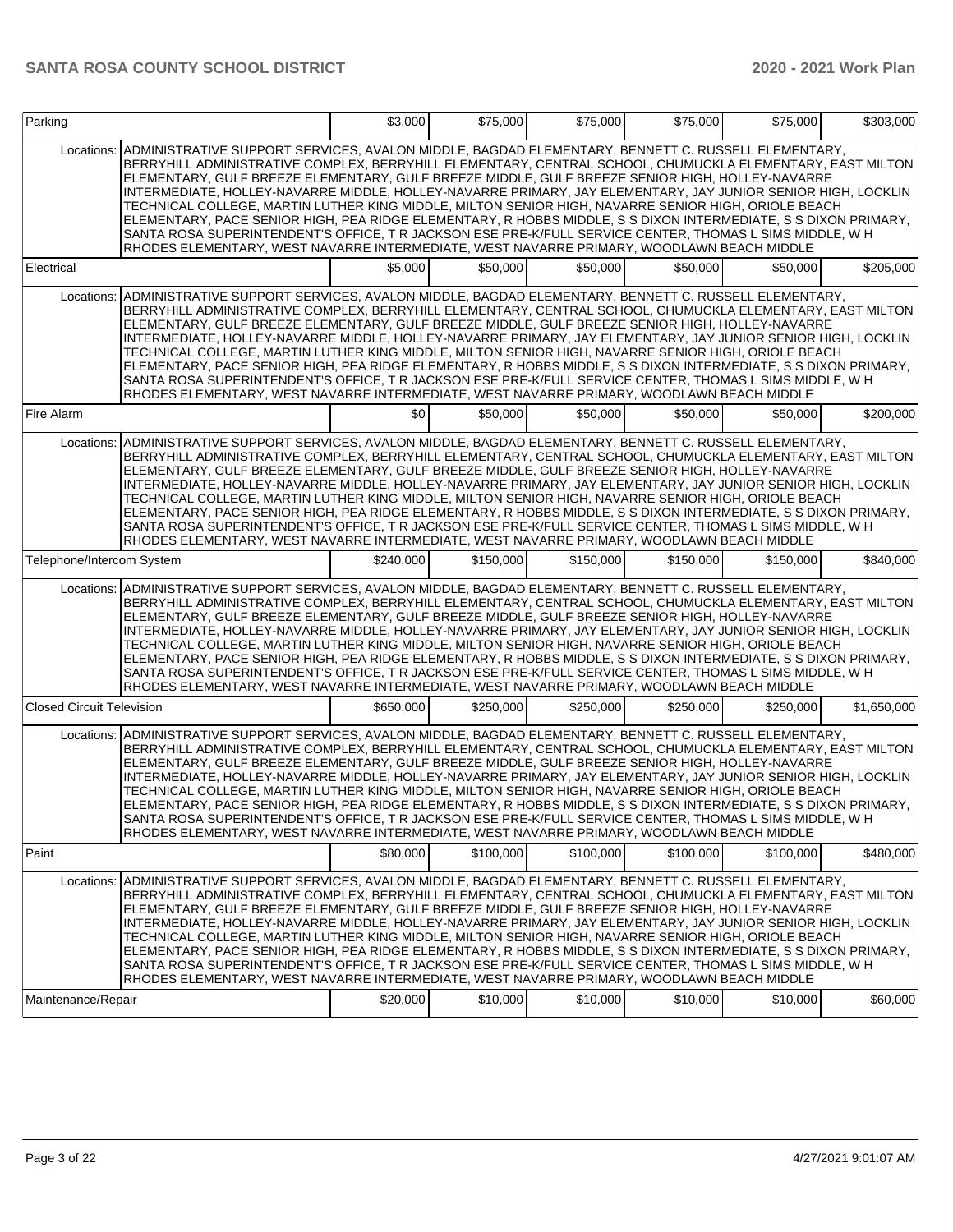| Locations: ADMINISTRATIVE SUPPORT SERVICES, AVALON MIDDLE, BAGDAD ELEMENTARY, BENNETT C. RUSSELL ELEMENTARY,<br>BERRYHILL ADMINISTRATIVE COMPLEX, BERRYHILL ELEMENTARY, CENTRAL SCHOOL, CHUMUCKLA ELEMENTARY, EAST MILTON  <br>IELEMENTARY. GULF BREEZE ELEMENTARY. GULF BREEZE MIDDLE. GULF BREEZE SENIOR HIGH. HOLLEY-NAVARRE<br>INTERMEDIATE, HOLLEY-NAVARRE MIDDLE, HOLLEY-NAVARRE PRIMARY, JAY ELEMENTARY, JAY JUNIOR SENIOR HIGH, LOCKLIN<br>TECHNICAL COLLEGE, MARTIN LUTHER KING MIDDLE, MILTON SENIOR HIGH, NAVARRE SENIOR HIGH, ORIOLE BEACH<br> ELEMENTARY, PACE SENIOR HIGH, PEA RIDGE ELEMENTARY, R HOBBS MIDDLE, S S DIXON INTERMEDIATE, S S DIXON PRIMARY,<br>SANTA ROSA SUPERINTENDENT'S OFFICE. T R JACKSON ESE PRE-K/FULL SERVICE CENTER, THOMAS L SIMS MIDDLE, W H |             |             |             |             |             |              |
|---------------------------------------------------------------------------------------------------------------------------------------------------------------------------------------------------------------------------------------------------------------------------------------------------------------------------------------------------------------------------------------------------------------------------------------------------------------------------------------------------------------------------------------------------------------------------------------------------------------------------------------------------------------------------------------------------------------------------------------------------------------------------------------|-------------|-------------|-------------|-------------|-------------|--------------|
| IRHODES ELEMENTARY. WEST NAVARRE INTERMEDIATE. WEST NAVARRE PRIMARY. WOODLAWN BEACH MIDDLE                                                                                                                                                                                                                                                                                                                                                                                                                                                                                                                                                                                                                                                                                            |             |             |             |             |             |              |
| Sub Total:                                                                                                                                                                                                                                                                                                                                                                                                                                                                                                                                                                                                                                                                                                                                                                            | \$3,240,752 | \$2,955,000 | \$2.955.000 | \$2.955.000 | \$2,955,000 | \$15,060,752 |

| <b>IPECC.</b><br>Maintenance Expenditures | ሖጣ<br>Ψ     | ሖ<br>æи     | ሰሰ<br>ມປ    | \$0         | ሶሳ<br>ມບ    | \$0          |
|-------------------------------------------|-------------|-------------|-------------|-------------|-------------|--------------|
| 1.50 Mill Sub Total: İ                    | \$3,240,752 | \$2,955,000 | \$2,955,000 | \$2,955,000 | \$2,955,000 | \$15,060,752 |

No items have been specified.

| Total: | \$3,240,752 | \$2.955.000 | \$2.955.000 | ¢2 Q55<br>\$2.955.000 | \$2,955,000 | \$15.060.752 |
|--------|-------------|-------------|-------------|-----------------------|-------------|--------------|
|--------|-------------|-------------|-------------|-----------------------|-------------|--------------|

## **Local 1.50 Mill Expenditure For Maintenance, Repair and Renovation**

Anticipated expenditures expected from local funding sources over the years covered by the current work plan.

| Item                                                         | 2020 - 2021<br><b>Actual Budget</b> | 2021 - 2022<br>Projected | 2022 - 2023<br>Projected | 2023 - 2024<br>Projected | 2024 - 2025<br>Projected | <b>Total</b> |
|--------------------------------------------------------------|-------------------------------------|--------------------------|--------------------------|--------------------------|--------------------------|--------------|
| Remaining Maint and Repair from 1.5 Mills                    | \$3,240,752                         | \$2,955,000              | \$2,955,000              | \$2,955,000              | \$2,955,000              | \$15,060,752 |
| Maintenance/Repair Salaries                                  | \$0                                 | \$0                      | \$0                      | \$0                      | \$0                      | \$0          |
| <b>School Bus Purchases</b>                                  | \$2,304,090                         | \$2,304,090              | \$2,304,090              | \$2,304,090              | \$2,304,090              | \$11,520,450 |
| <b>Other Vehicle Purchases</b>                               | \$0                                 | \$0                      | \$0                      | \$0                      | \$0                      | \$0          |
| <b>Capital Outlay Equipment</b>                              | \$1,360,000                         | \$1,400,000              | \$1,400,000              | \$1,400,000              | \$1,400,000              | \$6,960,000  |
| Rent/Lease Payments                                          | \$0                                 | \$0                      | \$0                      | \$0                      | \$0                      | \$0          |
| <b>COP Debt Service</b>                                      | \$4,049,750                         | \$4,026,500              | \$3,984,500              | \$4,089,500              | \$4,089,000              | \$20,239,250 |
| Rent/Lease Relocatables                                      | \$634,488                           | \$634,488                | \$634,488                | \$634,488                | \$634,488                | \$3,172,440  |
| <b>Environmental Problems</b>                                | \$105,000                           | \$100,000                | \$100,000                | \$100,000                | \$100,000                | \$505,000    |
| s.1011.14 Debt Service                                       | \$0                                 | \$0                      | \$0                      | \$0                      | \$0                      | \$0          |
| <b>Special Facilities Construction Account</b>               | \$0                                 | \$0                      | \$0                      | \$0                      | \$0                      | \$0          |
| Premiums for Property Casualty Insurance - 1011.71<br>(4a,b) | \$1,480,820                         | \$1,500,000              | \$1,500,000              | \$1,500,000              | \$1,500,000              | \$7,480,820  |
| Qualified School Construction Bonds (QSCB)                   | \$0                                 | \$0                      | \$0                      | \$0                      | \$0                      | \$0          |
| Qualified Zone Academy Bonds (QZAB)                          | \$0                                 | \$0                      | \$0                      | \$0                      | \$0                      | \$0          |
| Repair/Replace Doors/Windows                                 | \$105,000                           | \$50,000                 | \$50,000                 | \$50,000                 | \$50,000                 | \$305,000    |
| Relocatables - Infrastructure/Relocating/Etc                 | \$200,000                           | \$75,000                 | \$75,000                 | \$75,000                 | \$75,000                 | \$500,000    |
| Playground/P.E. Improvements                                 | \$75,000                            | \$150,000                | \$150,000                | \$150,000                | \$150,000                | \$675,000    |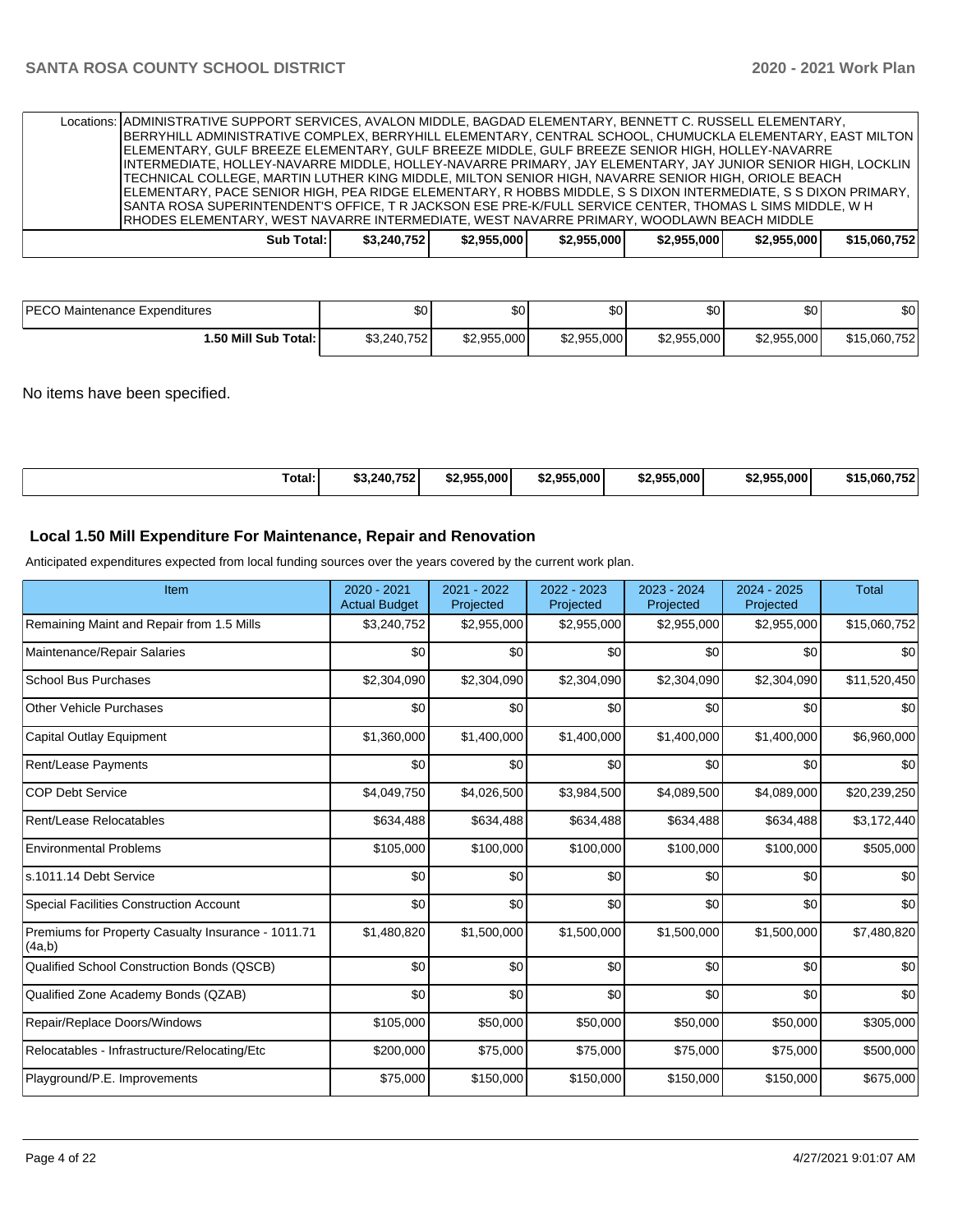| Minor Improvements for Security                                  | \$0          | \$20,000     | \$20,000     | \$20,000     | \$20,000     | \$80,000     |
|------------------------------------------------------------------|--------------|--------------|--------------|--------------|--------------|--------------|
| Minor Classroom Renovations                                      | \$0          | \$75,000     | \$75,000     | \$75,000     | \$75,000     | \$300,000    |
| Maint. of Walkways & Awnings                                     | \$65,000     | \$100,000    | \$100,000    | \$100,000    | \$100,000    | \$465,000    |
| Technological Infrastructure                                     | \$1,000,000  | \$1,000,000  | \$1,000,000  | \$1,000,000  | \$1,000,000  | \$5,000,000  |
| Cabinets                                                         | \$0          | \$75,000     | \$75,000     | \$75,000     | \$75,000     | \$300,000    |
| Restroom/Locker Rm Renovations                                   | \$0          | \$50,000     | \$50,000     | \$50,000     | \$50,000     | \$200,000    |
| Other Paving (basketball, track, etc)                            | \$0          | \$50,000     | \$50,000     | \$50,000     | \$50,000     | \$200,000    |
| Possible New Cops Payments for Pace Area K-8                     | \$307,637    | \$2,000,000  | \$2,000,000  | \$2,000,000  | \$2,000,000  | \$8,307,637  |
| <b>Growth Management Services</b>                                | \$50,000     | \$50,000     | \$50,000     | \$50,000     | \$50,000     | \$250,000    |
| Repair/Replace Backflow/Fire Sprinkler Systems                   | \$150,000    | \$150,000    | \$150,000    | \$150,000    | \$150,000    | \$750,000    |
| Reserve for Possible New Relocatables Summer 2021<br>(if needed) | \$250,000    | \$0          | \$0          | \$0          | \$0          | \$250,000    |
| <b>Local Expenditure Totals:</b>                                 | \$15,377,537 | \$16,765,078 | \$16,723,078 | \$16,828,078 | \$16,827,578 | \$82,521,349 |

# **Revenue**

## **1.50 Mill Revenue Source**

Schedule of Estimated Capital Outlay Revenue from each currently approved source which is estimated to be available for expenditures on the projects included in the tentative district facilities work program. All amounts are NET after considering carryover balances, interest earned, new COP's, 1011.14 and 1011.15 loans, etc. Districts cannot use 1.5-Mill funds for salaries except for those explicitly associated with maintenance/repair projects. (1011.71 (5), F.S.)

| Item                                                                                | Fund | $2020 - 2021$<br><b>Actual Value</b> | 2021 - 2022<br>Projected | $2022 - 2023$<br>Projected | $2023 - 2024$<br>Projected | 2024 - 2025<br>Projected | <b>Total</b>     |
|-------------------------------------------------------------------------------------|------|--------------------------------------|--------------------------|----------------------------|----------------------------|--------------------------|------------------|
| $(1)$ Non-exempt property<br>lassessed valuation                                    |      | \$12,861,926,074                     | \$13,569,006,253         | \$14,353,273,383           | \$15,193,096,426           | \$16,114,517,132         | \$72,091,819,268 |
| $(2)$ The Millage projected for<br>discretionary capital outlay per<br>ls.1011.71   |      | 1.50                                 | 1.50                     | 1.50                       | 1.50                       | 1.50                     |                  |
| $(3)$ Full value of the 1.50-Mill<br>discretionary capital outlay per<br>ls.1011.71 |      | \$21,608,036                         | \$22,795,931             | \$24,113,499               | \$25,524,402               | \$27,072,389             | \$121,114,257    |
| $(4)$ Value of the portion of the 1.50<br>-Mill ACTUALLY levied                     | 370  | \$18,521,174                         | \$19,539,369             | \$20,668,714               | \$21,878,059               | \$23,204,905             | \$103,812,221    |
| $(5)$ Difference of lines $(3)$ and $(4)$                                           |      | \$3,086,862                          | \$3,256,562              | \$3,444,785                | \$3,646,343                | \$3,867,484              | \$17,302,036     |

## **PECO Revenue Source**

The figure in the row designated "PECO Maintenance" will be subtracted from funds available for new construction because PECO maintenance dollars cannot be used for new construction.

| <b>Item</b>                          | Fund             | 2020 - 2021<br><b>Actual Budget</b> | 2021 - 2022<br>Projected | 2022 - 2023<br>Projected | 2023 - 2024<br>Projected | 2024 - 2025<br>Projected | Total            |
|--------------------------------------|------------------|-------------------------------------|--------------------------|--------------------------|--------------------------|--------------------------|------------------|
| <b>PECO New Construction</b>         | 340 <sup>1</sup> | \$0 <sub>1</sub>                    | \$0 <sub>1</sub>         | \$0                      | \$0 <sub>1</sub>         | \$0                      | \$0              |
| <b>PECO Maintenance Expenditures</b> |                  | \$0                                 | \$0 <sub>1</sub>         | \$0                      | \$0 <sub>1</sub>         | \$0                      | \$0 <sub>1</sub> |
|                                      |                  | \$0                                 | \$0                      | \$0                      | \$0                      | \$0                      | \$0              |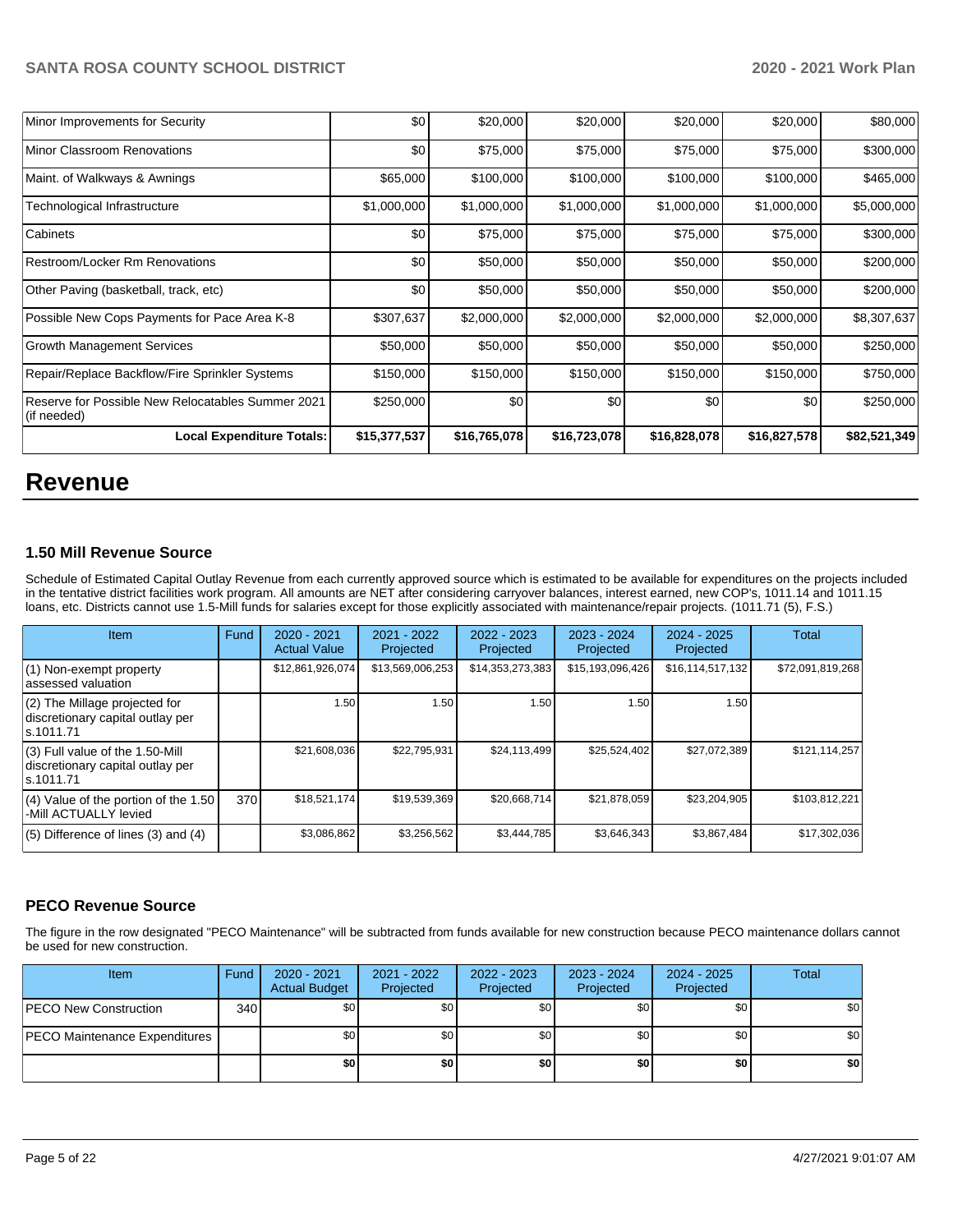## **CO & DS Revenue Source**

Revenue from Capital Outlay and Debt Service funds.

| Item                                            | Fund | $2020 - 2021$<br><b>Actual Budget</b> | $2021 - 2022$<br>Projected | $2022 - 2023$<br>Projected | $2023 - 2024$<br>Projected | $2024 - 2025$<br>Projected | Total       |
|-------------------------------------------------|------|---------------------------------------|----------------------------|----------------------------|----------------------------|----------------------------|-------------|
| CO & DS Cash Flow-through<br><b>Distributed</b> | 360  | \$871,901                             | \$871,901                  | \$871,901                  | \$871.901                  | \$871.901                  | \$4,359,505 |
| CO & DS Interest on<br>Undistributed CO         | 360  | \$30,889                              | \$30.889                   | \$30.889                   | \$30,889                   | \$30.889                   | \$154,445   |
|                                                 |      | \$902,790                             | \$902.790                  | \$902.790                  | \$902.790                  | \$902,790                  | \$4,513,950 |

## **Fair Share Revenue Source**

All legally binding commitments for proportionate fair-share mitigation for impacts on public school facilities must be included in the 5-year district work program.

Nothing reported for this section.

## **Sales Surtax Referendum**

Specific information about any referendum for a 1-cent or ½-cent surtax referendum during the previous year.

**Did the school district hold a surtax referendum during the past fiscal year 2019 - 2020?**

No

# **Additional Revenue Source**

Any additional revenue sources

| <b>Item</b>                                                                                            | $2020 - 2021$<br><b>Actual Value</b> | 2021 - 2022<br>Projected | 2022 - 2023<br>Projected | $2023 - 2024$<br>Projected | $2024 - 2025$<br>Projected | Total        |
|--------------------------------------------------------------------------------------------------------|--------------------------------------|--------------------------|--------------------------|----------------------------|----------------------------|--------------|
| Proceeds from a s.1011.14/15 F.S. Loans                                                                | \$0                                  | \$0                      | \$0                      | \$0                        | \$0                        | \$0          |
| District Bonds - Voted local bond<br>referendum proceeds per s.9, Art VII<br><b>State Constitution</b> | \$0                                  | \$0                      | \$0                      | \$0                        | \$0                        | \$0          |
| Proceeds from Special Act Bonds                                                                        | \$0                                  | \$0                      | \$0                      | \$0                        | \$0                        | \$0          |
| Estimated Revenue from CO & DS Bond<br>Sale                                                            | \$0                                  | \$0                      | \$0                      | \$0                        | \$0                        | \$0          |
| Proceeds from Voted Capital<br>Improvements millage                                                    | \$0                                  | \$0                      | \$0                      | \$0                        | \$0                        | \$0          |
| Other Revenue for Other Capital Projects                                                               | \$0                                  | \$0                      | \$0                      | \$0                        | \$0                        | \$0          |
| Proceeds from 1/2 cent sales surtax<br>authorized by school board                                      | \$9,200,000                          | \$9,705,767              | \$10,266,745             | \$10,867,461               | \$11,526,544               | \$51,566,517 |
| Proceeds from local governmental<br>Infrastructure sales surtax                                        | \$0                                  | \$0                      | \$0                      | \$0                        | \$0                        | \$0          |
| Proceeds from Certificates of<br>Participation (COP's) Sale                                            | \$400,000                            | \$20,000,000             | \$0                      | \$0                        | \$0                        | \$20,400,000 |
| Classrooms First Bond proceeds amount<br>authorized in FY 1997-98                                      | \$0                                  | \$0                      | \$0                      | \$0                        | \$0                        | \$0          |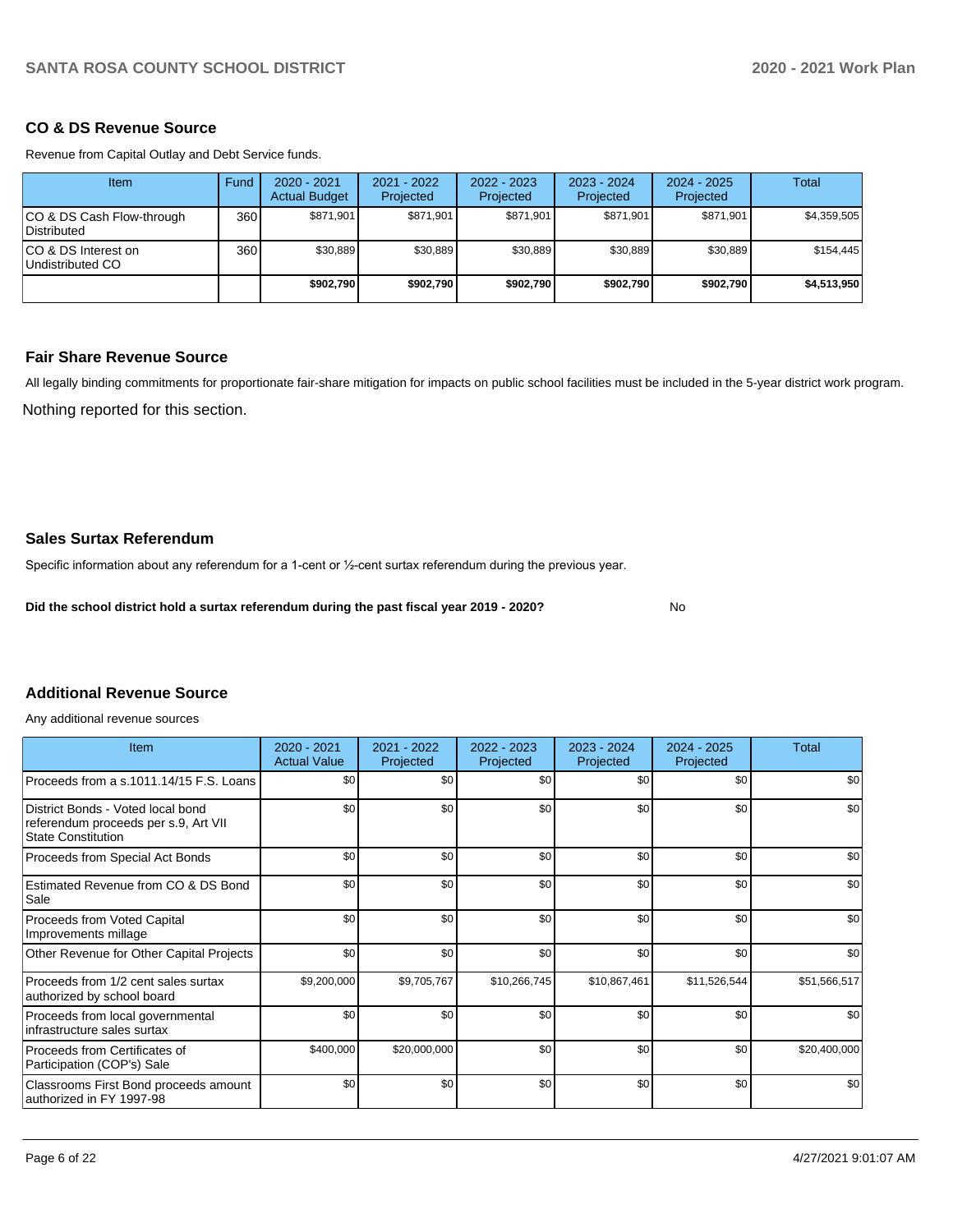| <b>Classrooms for Kids</b>                                                                                                | \$0            | \$0           | \$0           | \$0           | \$0           | \$0            |
|---------------------------------------------------------------------------------------------------------------------------|----------------|---------------|---------------|---------------|---------------|----------------|
| <b>District Equity Recognition</b>                                                                                        | \$0            | \$0           | \$0           | \$0           | \$0           | \$0            |
| <b>Federal Grants</b>                                                                                                     | \$0            | \$0           | \$0           | \$0           | \$0           | \$0            |
| Proportionate share mitigation (actual<br>cash revenue only, not in kind donations)                                       | \$0            | \$0           | \$0           | \$0           | \$0           | \$0            |
| Impact fees received                                                                                                      | \$0            | \$0           | \$0           | \$0           | \$0           | \$0            |
| Private donations                                                                                                         | \$0            | \$0           | \$0           | \$0           | \$0           | \$0            |
| Grants from local governments or not-for-<br>profit organizations                                                         | \$0            | \$0           | \$0           | \$0           | \$0           | \$0            |
| Interest, Including Profit On Investment                                                                                  | \$0            | \$0           | \$0           | \$0           | \$0           | \$0            |
| Revenue from Bonds pledging proceeds<br>from 1 cent or 1/2 cent Sales Surtax                                              | \$0            | \$0           | \$0           | \$0           | \$0           | \$0            |
| <b>Total Fund Balance Carried Forward</b>                                                                                 | \$36,450,191   | \$6,640,208   | \$1,584,106   | \$1,597,912   | \$1,688,416   | \$47,960,833   |
| General Capital Outlay Obligated Fund<br><b>Balance Carried Forward From Total</b><br><b>Fund Balance Carried Forward</b> | (\$30,649,493) | \$0           | \$0           | \$0           | \$0           | (\$30,649,493) |
| Special Facilities Construction Account                                                                                   | \$0            | \$0           | \$0           | \$0           | \$0           | \$0            |
| One Cent - 1/2 Cent Sales Surtax Debt<br>Service From Total Fund Balance Carried<br>Forward                               | \$0            | \$0           | \$0           | \$0           | \$0           | \$0            |
| Capital Outlay Projects Funds Balance<br><b>Carried Forward From Total Fund</b><br><b>Balance Carried Forward</b>         | (\$6,640,208)  | (\$1,584,106) | (\$1,597,912) | (\$1,688,416) | (\$1,787,712) | (\$13,298,354) |
| Variance (SRCSD Projected Revenue<br>differs from DOE Preloaded Data)                                                     | (\$1,414,184)  | \$1,414,184   | \$0           | \$0           | \$0           | \$0            |
| Safety & Security of School Facilities<br>Grant                                                                           | \$498,361      | \$0           | \$0           | \$0           | \$0           | \$498,361      |
| Local Capital Improvement Fund                                                                                            | \$100,000      | \$100,000     | \$100,000     | \$100,000     | \$100,000     | \$500,000      |
| Capital Outlay - General Revenue                                                                                          | \$17,267       | \$20,000      | \$20,000      | \$20,000      | \$20,000      | \$97,267       |
| <b>Subtotal</b>                                                                                                           | \$7,961,934    | \$36,296,053  | \$10,372,939  | \$10,896,957  | \$11,547,248  | \$77,075,131   |

# **Total Revenue Summary**

| <b>Item Name</b>                                           | $2020 - 2021$<br><b>Budget</b> | 2021 - 2022<br>Projected | $2022 - 2023$<br>Projected | $2023 - 2024$<br>Projected | $2024 - 2025$<br>Projected | <b>Five Year Total</b> |
|------------------------------------------------------------|--------------------------------|--------------------------|----------------------------|----------------------------|----------------------------|------------------------|
| Local 1.5 Mill Discretionary Capital Outlay<br> Revenue    | \$18,521,174                   | \$19,539,369             | \$20,668,714               | \$21,878,059               | \$23,204,905               | \$103,812,221          |
| PECO and 1.5 Mill Maint and Other 1.5<br>Mill Expenditures | (\$15,377,537)                 | (S16, 765, 078)          | (\$16,723,078)             | (\$16,828,078)             | (\$16,827,578)             | $(\$82,521,349)$       |
| <b>PECO Maintenance Revenue</b>                            | \$0                            | \$0                      | \$0                        | \$0                        | \$0                        | \$0                    |
| Available 1.50 Mill for New<br><b>Construction</b>         | \$3,143,637                    | \$2,774,291              | \$3.945.636                | \$5,049,981                | \$6,377,327                | \$21,290,872           |

| Item Name        | 2020 - 2021<br><b>Budget</b> | 2021 - 2022<br><b>Projected</b> | $2022 - 2023$<br>Projected | 2023 - 2024<br>Projected | $2024 - 2025$<br>Projected | <b>Five Year Total</b> |
|------------------|------------------------------|---------------------------------|----------------------------|--------------------------|----------------------------|------------------------|
| ICO & DS Revenue | \$902,790                    | \$902,790                       | \$902.790                  | \$902,790                | \$902,790                  | \$4,513,950            |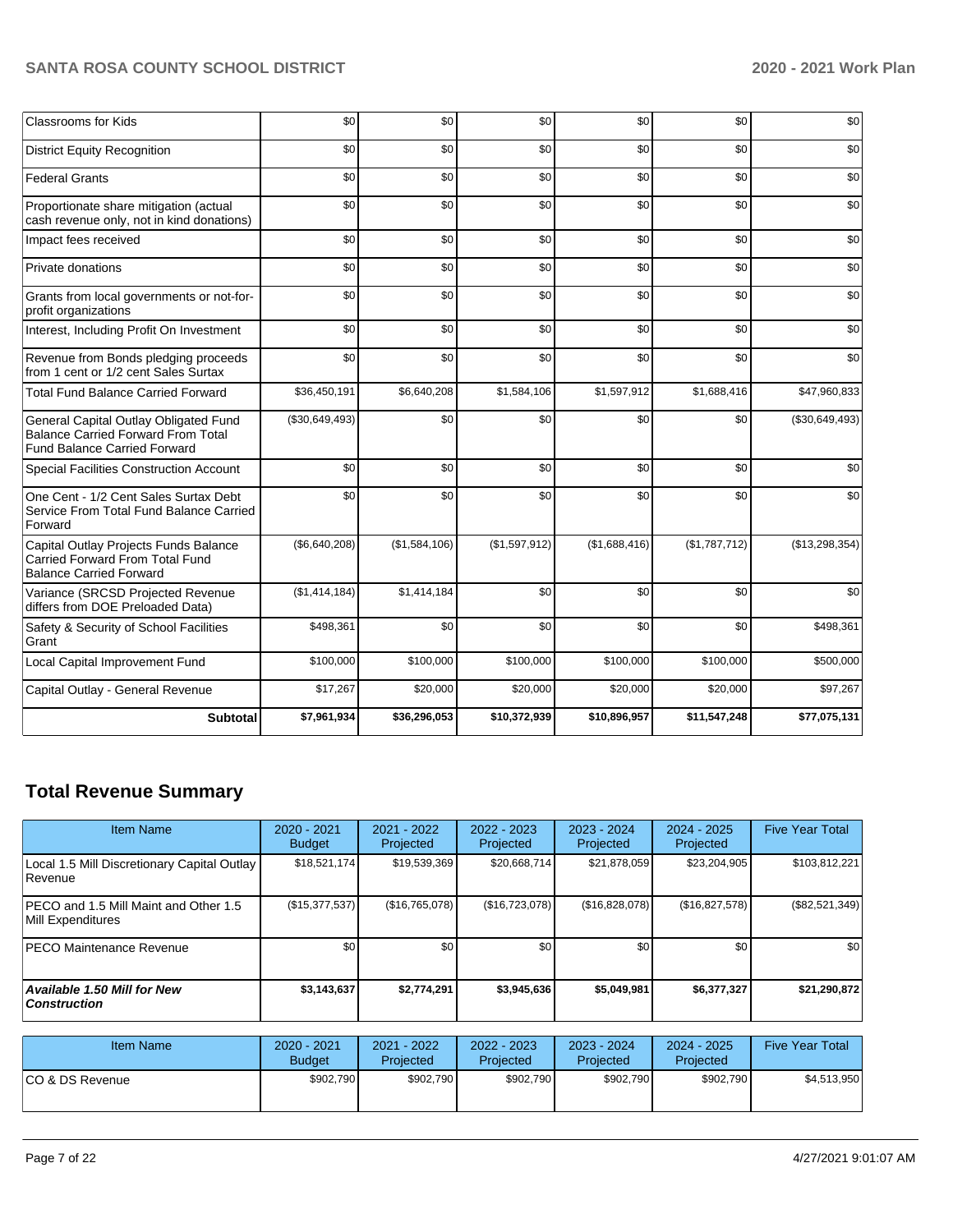| <b>IPECO New Construction Revenue</b> | \$0          | \$0          | \$0          | \$0          | \$0          | \$0           |
|---------------------------------------|--------------|--------------|--------------|--------------|--------------|---------------|
|                                       |              |              |              |              |              |               |
| <b>Other/Additional Revenue</b>       | \$7.961.934  | \$36,296,053 | \$10,372,939 | \$10.896.957 | \$11,547,248 | \$77,075,131  |
|                                       |              |              |              |              |              |               |
| <b>Total Additional Revenuel</b>      | \$8,864,724  | \$37,198,843 | \$11,275,729 | \$11,799,747 | \$12,450,038 | \$81,589,081  |
| <b>Total Available Revenue</b>        | \$12,008,361 | \$39,973,134 | \$15,221,365 | \$16,849,728 | \$18.827.365 | \$102,879,953 |

# **Project Schedules**

# **Capacity Project Schedules**

A schedule of capital outlay projects necessary to ensure the availability of satisfactory classrooms for the projected student enrollment in K-12 programs.

| <b>Project Description</b>                                                                                  | Location                                                             |                          | 2020 - 2021 | 2021 - 2022    | 2022 - 2023 | 2023 - 2024 | 2024 - 2025 | <b>Total</b>   | Funded |
|-------------------------------------------------------------------------------------------------------------|----------------------------------------------------------------------|--------------------------|-------------|----------------|-------------|-------------|-------------|----------------|--------|
| Remove 2<br>Relocatables Rms<br>603 & 604; Demolish<br>Portion of Bldg 1;<br><b>ESE Addtn</b><br>(unfunded) | <b>JAY ELEMENTARY</b>                                                | Planned<br>Cost:         | \$0         | \$0            | \$216,000   | \$1,693,875 | \$545,184   | \$2,455,059 No |        |
|                                                                                                             |                                                                      | <b>Student Stations:</b> | $\mathbf 0$ | $\mathbf 0$    | $-33$       | $-216$      | 35          | $-214$         |        |
|                                                                                                             |                                                                      | <b>Total Classrooms:</b> | $\mathbf 0$ | $\overline{0}$ | $-2$        | $-10$       | 4           | $-8$           |        |
|                                                                                                             |                                                                      | Gross Sq Ft:             | $\mathbf 0$ | $\mathbf 0$    | $-1,728$    | $-13,551$   | 2,524       | $-12,755$      |        |
| Remodel rooms<br>0219L, 0362L into<br><b>ESE Pre-K</b><br>(unfunded)                                        | BENNETT C.<br><b>RUSSELL</b><br><b>ELEMENTARY</b>                    | Planned<br>Cost:         | \$0         | \$0            | \$0         | \$0         | \$2,012,500 | \$2,012,500 No |        |
|                                                                                                             | <b>Student Stations:</b><br><b>Total Classrooms:</b><br>Gross Sq Ft: |                          | $\mathbf 0$ | $\Omega$       | $\Omega$    | $\Omega$    | $-26$       | $-26$          |        |
|                                                                                                             |                                                                      |                          | $\mathbf 0$ | $\overline{0}$ | $\mathbf 0$ | $\Omega$    | $\Omega$    | $\Omega$       |        |
|                                                                                                             |                                                                      |                          | $\mathbf 0$ | $\mathbf 0$    | $\mathbf 0$ | 0           | 16,100      | 16,100         |        |
| Return 1 Leased<br>Relocatable<br>(unfunded)                                                                | <b>CHUMUCKLA</b><br><b>ELEMENTARY</b>                                | Planned<br>Cost:         | \$0         | \$0            | \$0         | \$0         | \$108,000   | \$108,000 No   |        |
|                                                                                                             |                                                                      | <b>Student Stations:</b> | $\mathbf 0$ | $\mathbf 0$    | $\mathbf 0$ | 0           | $-18$       | $-18$          |        |
|                                                                                                             |                                                                      | <b>Total Classrooms:</b> | $\mathbf 0$ | $\mathbf 0$    | $\mathbf 0$ | 0           | $-1$        | $-1$           |        |
|                                                                                                             |                                                                      | Gross Sq Ft:             | $\mathbf 0$ | $\mathbf 0$    | $\mathbf 0$ | $\mathbf 0$ | $-864$      | $-864$         |        |
| Remodel 2 Intm<br>Clsrms (414,416) into<br>ESE FT, Itin, &<br>Storage (unfunded)                            | S S DIXON<br><b>INTERMEDIATE</b>                                     | Planned<br>Cost:         | \$0         | \$0            | \$0         | \$0         | \$202,500   | \$202,500 No   |        |
|                                                                                                             |                                                                      | <b>Student Stations:</b> | $\mathbf 0$ | $\Omega$       | $\mathbf 0$ | $\Omega$    | $-34$       | $-34$          |        |
|                                                                                                             |                                                                      | <b>Total Classrooms:</b> | $\pmb{0}$   | $\mathbf 0$    | $\mathbf 0$ | 0           | $-1$        | $-1$           |        |
|                                                                                                             |                                                                      | Gross Sq Ft:             | $\mathbf 0$ | 0              | $\mathbf 0$ | 0           | 1,620       | 1,620          |        |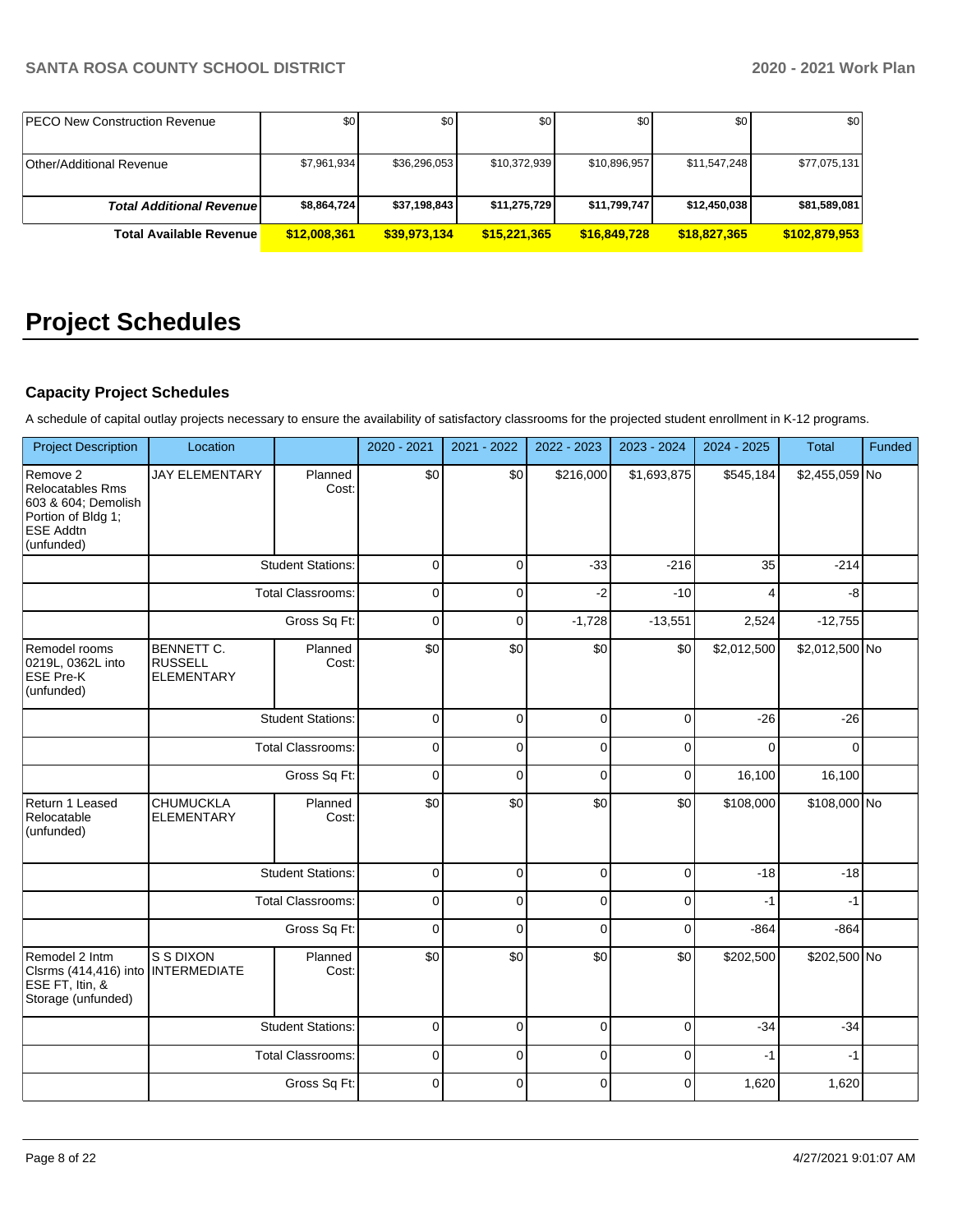| Remodel Intm<br><b>Clsrms</b><br>(216, 217, 243, 244)<br>into Resource Rms &<br>Itinerant Spc;<br>Remodel 4 Intm.<br><b>Clsrms</b><br>(002, 207, 215, 238)<br>into Primary Clsrms,<br>Mech, & Storage<br>(unfunded)                                | <b>EAST MILTON</b><br><b>ELEMENTARY</b> | Planned<br>Cost:         | \$0         | \$0         | \$0         | \$557,250   | \$574,625 | \$1,131,875 No |  |
|----------------------------------------------------------------------------------------------------------------------------------------------------------------------------------------------------------------------------------------------------|-----------------------------------------|--------------------------|-------------|-------------|-------------|-------------|-----------|----------------|--|
|                                                                                                                                                                                                                                                    |                                         | <b>Student Stations:</b> | 0           | 0           | 0           | $-88$       | $-16$     | $-104$         |  |
|                                                                                                                                                                                                                                                    |                                         | Total Classrooms:        | 0           | 0           | 0           | -4          | $\Omega$  | -4             |  |
|                                                                                                                                                                                                                                                    |                                         | Gross Sq Ft:             | 0           | 0           | 0           | 4,458       | 4,597     | 9,055          |  |
| Return 3 Leased<br>Portables<br>702,703,704<br>(unfunded)                                                                                                                                                                                          | HOLLEY-NAVARRE<br><b>PRIMARY</b>        | Planned<br>Cost:         | \$0         | \$0         | \$0         | \$0         | \$324,000 | \$324,000 No   |  |
|                                                                                                                                                                                                                                                    |                                         | <b>Student Stations:</b> | $\pmb{0}$   | $\mathbf 0$ | $\mathbf 0$ | $\Omega$    | $-54$     | $-54$          |  |
|                                                                                                                                                                                                                                                    |                                         | Total Classrooms:        | $\pmb{0}$   | 0           | 0           | $\Omega$    | -3        | $-3$           |  |
|                                                                                                                                                                                                                                                    |                                         | Gross Sq Ft:             | $\mathbf 0$ | $\mathbf 0$ | $\mathbf 0$ | $\mathbf 0$ | $-2,592$  | $-2,592$       |  |
| Return 2 Leased<br>Relocatables<br>(unfunded)                                                                                                                                                                                                      | HOLLEY-NAVARRE<br><b>INTERMEDIATE</b>   | Planned<br>Cost:         | \$0         | \$0         | \$0         | \$0         | \$348,500 | \$348,500 No   |  |
|                                                                                                                                                                                                                                                    |                                         | <b>Student Stations:</b> | 0           | 0           | 0           | $\Omega$    | $-44$     | $-44$          |  |
|                                                                                                                                                                                                                                                    |                                         | Total Classrooms:        | 0           | 0           | 0           | 0           | -2        | $-2$           |  |
|                                                                                                                                                                                                                                                    |                                         | Gross Sq Ft:             | 0           | 0           | 0           | 0           | $-2,788$  | $-2,788$       |  |
| Remodel 3 Intm<br>Clsrms (91,94,95)<br>into ESE Pre-K &<br>Part-time Rms;<br>Remodel 2 Pri<br>Clsrms (75,77) into<br>Resource Rm &<br>Storage; Remodel 3<br>Pri Clsrms<br>(84,85,105) into 2<br>ESE Rms &<br><b>Associated Space</b><br>(unfunded) | PEA RIDGE<br><b>ELEMENTARY</b>          | Planned<br>Cost:         | \$0         | \$0         | \$3,958,750 | \$253,625   | \$361,875 | \$4,574,250 No |  |
|                                                                                                                                                                                                                                                    |                                         | <b>Student Stations:</b> | $\pmb{0}$   | 0           | $-31$       | $-36$       | $-34$     | $-101$         |  |
|                                                                                                                                                                                                                                                    |                                         | Total Classrooms:        | $\pmb{0}$   | 0           | 0           | $-2$        | $-1$      | $-3$           |  |
|                                                                                                                                                                                                                                                    |                                         | Gross Sq Ft:             | $\mathbf 0$ | 0           | 3,167       | 2,029       | 2,895     | 8,091          |  |
| Return 3 Leased<br>Relocatables<br>(unfunded)                                                                                                                                                                                                      | <b>WEST NAVARRE</b><br><b>PRIMARY</b>   | Planned<br>Cost:         | \$0         | \$0         | \$0         | \$0         | \$324,000 | \$324,000 No   |  |
|                                                                                                                                                                                                                                                    |                                         | <b>Student Stations:</b> | $\mathbf 0$ | 0           | $\mathbf 0$ | 0           | $-28$     | $-28$          |  |
|                                                                                                                                                                                                                                                    |                                         | Total Classrooms:        | 0           | 0           | 0           | 0           | $-3$      | $-3$           |  |
|                                                                                                                                                                                                                                                    |                                         | Gross Sq Ft:             | $\pmb{0}$   | 0           | 0           | 0           | $-2,592$  | $-2,592$       |  |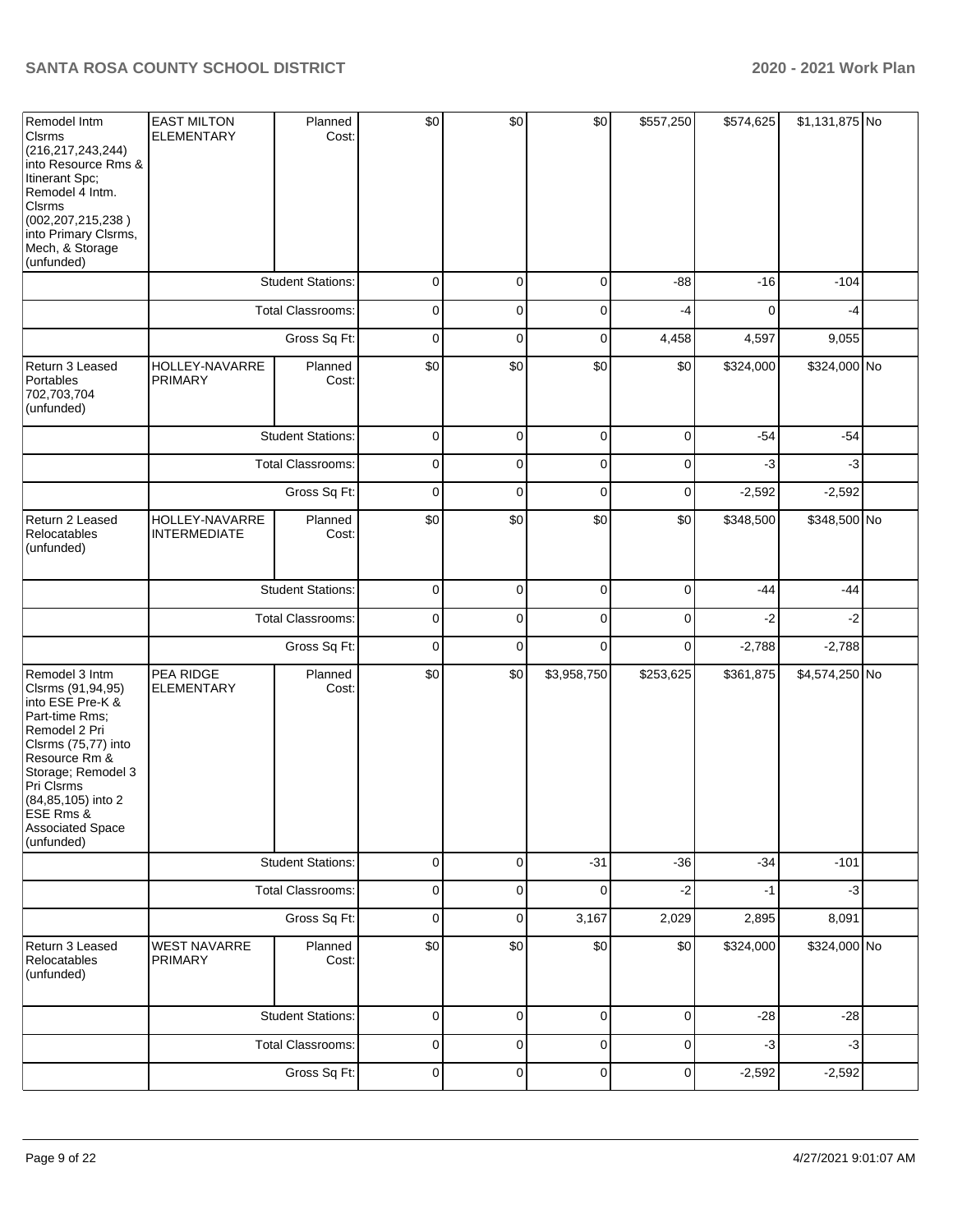| Remodel 5 Intm<br>Clsrms into 2 ESE<br>Clsrms & Associated<br>Space (unfunded)                        | R HOBBS MIDDLE                           | Planned<br>Cost:         | \$0            | \$0            | \$0         | \$0            | \$397,488    | \$397,488 No    |  |
|-------------------------------------------------------------------------------------------------------|------------------------------------------|--------------------------|----------------|----------------|-------------|----------------|--------------|-----------------|--|
|                                                                                                       |                                          | <b>Student Stations:</b> | 0              | $\mathbf 0$    | 0           | 0              | $-88$        | -88             |  |
|                                                                                                       |                                          | <b>Total Classrooms:</b> | 0              | 0              | 0           | 0              | $-3$         | $-3$            |  |
|                                                                                                       |                                          | Gross Sq Ft:             | $\mathbf 0$    | $\mathbf 0$    | $\mathbf 0$ | 0              | 3,822        | 3,822           |  |
| Remodel 3 Intm<br>Clsrms (403,404<br>508) into ESE FT,<br>Res, & Storage<br>(unfunded)                | <b>AVALON MIDDLE</b>                     | Planned<br>Cost:         | \$0            | \$0            | \$0         | \$0            | \$276,120    | \$276,120 No    |  |
|                                                                                                       |                                          | <b>Student Stations:</b> | 0              | $\mathbf 0$    | $\mathbf 0$ | $\mathbf 0$    | $-56$        | $-56$           |  |
|                                                                                                       |                                          | <b>Total Classrooms:</b> | $\pmb{0}$      | $\mathbf 0$    | $\mathbf 0$ | $\mathbf 0$    | $-2$         | $-2$            |  |
|                                                                                                       |                                          | Gross Sq Ft:             | $\mathbf 0$    | $\mathbf 0$    | $\mathbf 0$ | $\mathbf 0$    | 2,655        | 2,655           |  |
| Demolish Bldg 3 &<br>17; Demolish Bldg 6<br>(unfunded)                                                | <b>MILTON SENIOR</b><br><b>HIGH</b>      | Planned<br>Cost:         | \$0            | \$0            | \$0         | \$1,536,106    | \$1,109,823  | \$2,645,929 No  |  |
|                                                                                                       |                                          | <b>Student Stations:</b> | $\pmb{0}$      | $\mathbf 0$    | $\mathbf 0$ | $-130$         | $-100$       | $-230$          |  |
|                                                                                                       |                                          | Total Classrooms:        | 0              | 0              | 0           | $-5$           | $-4$         | -9              |  |
|                                                                                                       | Gross Sq Ft:                             |                          | $\pmb{0}$      | $\mathbf 0$    | $\mathbf 0$ | $-10,742$      | $-7,761$     | $-18,503$       |  |
| Remove 2 Leased<br>Relocatables;<br>Demolish Bldgs<br>$2,5,6$ ; 4 New Clsrms<br>(unfunded)            | CENTRAL SCHOOL                           | Planned<br>Cost:         | \$0            | \$0            | \$247,104   | \$1,104,246    | \$33,216,000 | \$34,567,350 No |  |
|                                                                                                       |                                          | <b>Student Stations:</b> | $\mathbf 0$    | $\mathbf 0$    | $-47$       | $-119$         | 100          | $-66$           |  |
|                                                                                                       |                                          | Total Classrooms:        | $\mathbf 0$    | $\mathbf 0$    | $-2$        | $-5$           | 4            | $-3$            |  |
|                                                                                                       |                                          | Gross Sq Ft:             | $\overline{0}$ | $\mathbf 0$    | $-1,728$    | $-7,722$       | 3,600        | $-5,850$        |  |
| Return 2 Leased<br>Relocatables<br>(unfunded)                                                         | <b>GULF BREEZE</b><br><b>SENIOR HIGH</b> | Planned<br>Cost:         | \$0            | \$0            | \$0         | \$0            | \$247,104    | \$247,104 No    |  |
|                                                                                                       |                                          | <b>Student Stations:</b> | $\overline{0}$ | $\overline{0}$ | $\mathbf 0$ | $\overline{0}$ | $-50$        | $-50$           |  |
|                                                                                                       |                                          | Total Classrooms:        | $\pmb{0}$      | $\mathbf 0$    | $\mathbf 0$ | $\mathbf 0$    | $-2$         | $-2$            |  |
|                                                                                                       |                                          | Gross Sq Ft:             | $\mathbf 0$    | $\mathbf 0$    | $\mathbf 0$ | 0              | $-1,728$     | $-1,728$        |  |
| Remodel 4 Clsrms<br>(48,50,51,54) into<br>Resource Rooms,<br>Storage, & Suppl<br>Instruct. (unfunded) | PACE SENIOR HIGH                         | Planned<br>Cost:         | \$0            | \$0            | \$0         | \$0            | \$461,604    | \$461,604 No    |  |
|                                                                                                       |                                          | <b>Student Stations:</b> | $\pmb{0}$      | $\mathbf 0$    | $\pmb{0}$   | $\mathbf 0$    | $-100$       | $-100$          |  |
|                                                                                                       |                                          | <b>Total Classrooms:</b> | $\pmb{0}$      | $\mathbf 0$    | $\mathbf 0$ | $\mathbf 0$    | $-4$         | $-4$            |  |
|                                                                                                       |                                          | Gross Sq Ft:             | $\mathsf 0$    | $\pmb{0}$      | $\pmb{0}$   | $\pmb{0}$      | 3,228        | 3,228           |  |
|                                                                                                       |                                          | <b>Planned Cost:</b>     | \$0            | \$0            | \$4,421,854 | \$5,145,102    | \$40,509,323 | \$50,076,279    |  |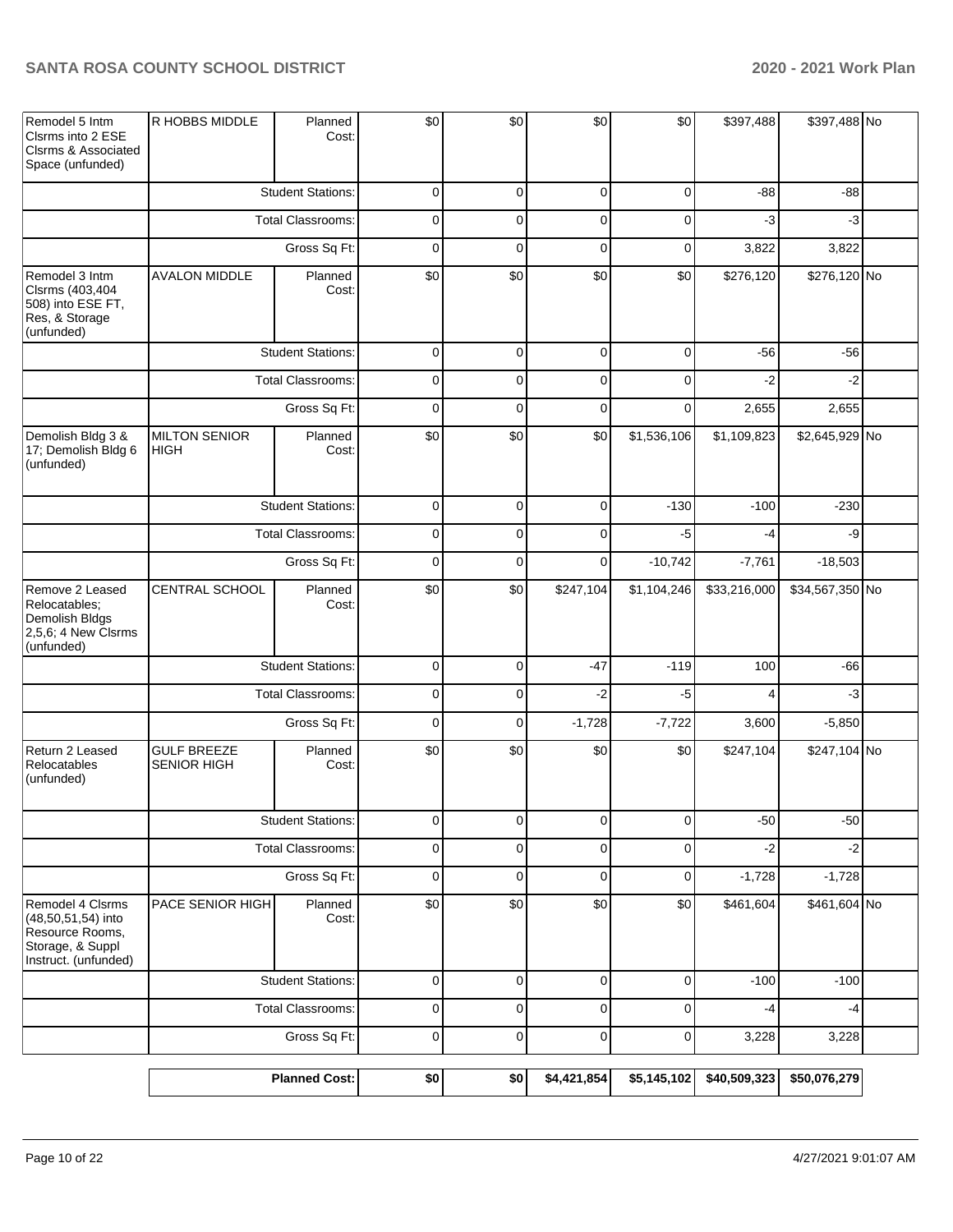| <b>Student Stations:</b> |  | $-111$ | $-589$    | $-5131$ | $-1,213$ |
|--------------------------|--|--------|-----------|---------|----------|
| <b>Total Classrooms:</b> |  | -4     | -261      | $-18$   | -48      |
| Gross Sq Ft:             |  | $-289$ | $-25.528$ | 22,716  | $-3,101$ |

## **Other Project Schedules**

Major renovations, remodeling, and additions of capital outlay projects that do not add capacity to schools.

| <b>Project Description</b>                                                                                                                                                | Location                                                       | 2020 - 2021<br><b>Actual Budget</b> | 2021 - 2022<br>Projected | 2022 - 2023<br>Projected | 2023 - 2024<br>Projected | $2024 - 2025$<br>Projected | <b>Total</b>    | Funded |
|---------------------------------------------------------------------------------------------------------------------------------------------------------------------------|----------------------------------------------------------------|-------------------------------------|--------------------------|--------------------------|--------------------------|----------------------------|-----------------|--------|
| Site Improvement - Bus<br>Loading Area; Other<br>Renovations Bldgs 1 & 3; Bldg<br>5, (unfunded)                                                                           | <b>EAST MILTON</b><br><b>ELEMENTARY</b>                        | \$0                                 | \$0                      | \$40,000                 | \$4,261,438              | \$277,801                  | \$4,579,239 No  |        |
| Skills Lab, Resource Rms,<br>Offices, Storage, Lounge,<br>Mechanical Rms, Restrms<br>Addition (unfunded)                                                                  | <b>JAY ELEMENTARY</b>                                          | \$0                                 | \$0                      | \$0                      | \$0                      | \$1,030,496                | \$1,030,496 No  |        |
| New Covered PE Area; Site<br>Improvement - Parking<br>(unfunded)                                                                                                          | <b>CENTRAL SCHOOL</b>                                          | \$0                                 | \$0                      | \$0                      | \$596,024                | \$75,000                   | \$671,024 No    |        |
| Other Renovations Bldgs 7 & 1<br>(unfunded)                                                                                                                               | <b>BAGDAD ELEMENTARY</b>                                       | \$0                                 | \$0                      | \$0                      | \$631,215                | \$3,956,195                | \$4,587,410 No  |        |
| Other Renovations Bldg 1<br>(unfunded)                                                                                                                                    | BENNETT C. RUSSELL<br><b>ELEMENTARY</b>                        | \$0                                 | \$0                      | \$0                      | \$0                      | \$11,900,389               | \$11,900,389 No |        |
| Energy Upgrades, DDC<br>Controls, LED Lighting<br>(unfunded)                                                                                                              | <b>BERRYHILL</b><br><b>ELEMENTARY</b>                          | \$0                                 | \$0                      | \$0                      | \$0                      | \$380,638                  | \$380,638 No    |        |
| Other Renovations Bldgs 1 & 5<br>(unfunded)                                                                                                                               | <b>CHUMUCKLA</b><br><b>ELEMENTARY</b>                          | \$0                                 | \$0                      | \$0                      | \$693,050                | \$783,895                  | \$1,476,945 No  |        |
| Site Improvement-Parking;<br>Renovate Bldg 1 & Remodel<br>Rms 160 & 161 into Art Clsrm<br>& Assoc Space; Other<br>Renovations Bldgs 2 & 3; and<br>Bldgs 4 & 13 (unfunded) | <b>GULF BREEZE</b><br><b>ELEMENTARY</b>                        | \$0                                 | \$40,000                 | \$2,140,953              | \$1,855,963              | \$1,437,311                | \$5,474,227 No  |        |
| Site Improvement-Parking;<br>Other Renovations Bldg 1<br>(unfunded)                                                                                                       | <b>HOLLEY-NAVARRE</b><br>PRIMARY                               | \$0                                 | \$0                      | \$0                      | \$75,000                 | \$10,689,705               | \$10,764,705 No |        |
| Site Improvement - Parking &<br><b>Bus Ramp: Other Renovations</b><br>Bldgs 1; & 5 (unfunded)                                                                             | <b>HOLLEY-NAVARRE</b><br><b>INTERMEDIATE</b>                   | \$0                                 | \$0                      | \$60,000                 | \$112,880                | \$1,707,577                | \$1,880,457 No  |        |
| Other Renovations Bldgs 1, 2;<br>3, 5; 6, 11, 12 (unfunded)                                                                                                               | T R JACKSON ESE PRE-<br><b>K/FULL SERVICE</b><br><b>CENTER</b> | \$0                                 | \$0                      | \$657,280                | \$450,192                | \$236,882                  | \$1,344,354 No  |        |
| Other Renovations Bldg 1<br>(unfunded)                                                                                                                                    | <b>ORIOLE BEACH</b><br><b>ELEMENTARY</b>                       | \$0                                 | \$0                      | \$0                      | \$0                      | \$7,000,103                | \$7,000,103 No  |        |
| Site Improvement                                                                                                                                                          | <b>ORIOLE BEACH</b><br><b>ELEMENTARY</b>                       | \$0                                 | \$100,000                | \$0                      | \$0                      | \$0                        | \$100,000 Yes   |        |
| Other Renovations (unfunded)                                                                                                                                              | PEA RIDGE<br><b>ELEMENTARY</b>                                 | \$0                                 | \$0                      | \$0                      | \$0                      | \$7,998,422                | \$7,998,422 No  |        |
| Site Improvement - Parking                                                                                                                                                | PEA RIDGE<br><b>ELEMENTARY</b>                                 | \$0                                 | \$65,000                 | \$0                      | \$0                      | \$0                        | \$65,000 Yes    |        |
| Site Improvement-Parking;<br>Other Renovations Bldg 1<br>(unfunded)                                                                                                       | W H RHODES<br><b>ELEMENTARY</b>                                | \$0                                 | \$0                      | \$0                      | \$50,000                 | \$462,934                  | \$512,934 No    |        |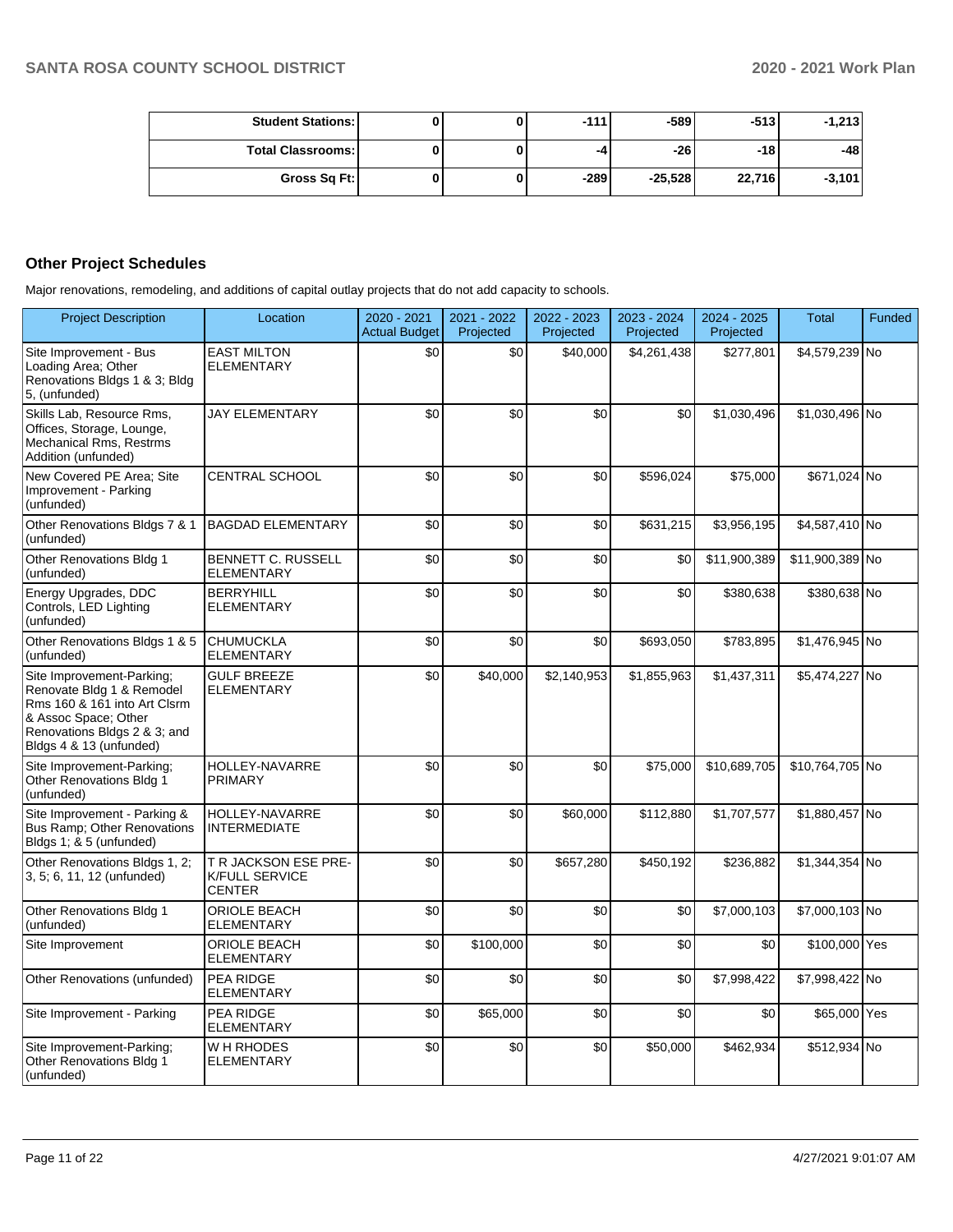| Site Improvement-Parking;<br>Other Renovations Bldg 1<br>(unfunded)                                                                              | <b>WEST NAVARRE</b><br><b>PRIMARY</b>      | \$0         | \$0         | \$0         | \$160,000        | \$10,129,561 | \$10,289,561 No  |  |
|--------------------------------------------------------------------------------------------------------------------------------------------------|--------------------------------------------|-------------|-------------|-------------|------------------|--------------|------------------|--|
| Site Improvment-Parking; Site<br>Expansion; Other Renovations<br>Bldg 1 (unfunded)                                                               | <b>WEST NAVARRE</b><br><b>INTERMEDIATE</b> | \$0         | \$0         | \$75,000    | \$50,000         | \$9,497,788  | \$9,622,788 No   |  |
| Site Improvement - Parking,<br>Drainage; Other Renovations<br>Bldg 1; Bldgs 2,4,5 (unfunded)                                                     | <b>GULF BREEZE MIDDLE</b>                  | \$0         | \$0         | \$120,000   | \$1,245,795      | \$2,097,048  | \$3,462,843 No   |  |
| Expand/Renovate<br>Kitchen/Cafeteria and Site<br>Improvements/Parking; Other<br>Renovations Bldg 1 (unfunded)                                    | <b>AVALON MIDDLE</b>                       | \$0         | \$0         | \$0         | \$1,140,000      | \$6,845,740  | \$7,985,740 No   |  |
| Site Improvements - Parking;<br>Other Renovations Bldgs 1 & 2<br>(unfunded)                                                                      | <b>MARTIN LUTHER KING</b><br><b>MIDDLE</b> | \$0         | \$0         | \$60,000    | \$1,718,805      | \$438,840    | \$2,217,645 No   |  |
| Site Improvements - Drainage<br>& Parking; Other Renovations<br>Bldg 52, Bldg 50 (unfunded)                                                      | <b>MILTON SENIOR HIGH</b>                  | \$0         | \$0         | \$140,000   | \$827,535        | \$1,005,385  | \$1,972,920 No   |  |
| Other Renovations Bldg 1<br>(unfunded)                                                                                                           | <b>THOMAS L SIMS</b><br><b>MIDDLE</b>      | \$0         | \$0         | \$0         | \$0              | \$8,343,722  | \$8,343,722 No   |  |
| Expand/Renovate Kitchen<br>(unfunded)                                                                                                            | WOODLAWN BEACH<br><b>MIDDLE</b>            | \$0         | \$0         | \$0         | \$0              | \$1,401,064  | \$1,401,064 No   |  |
| Bldg 11 HVAC Renovation;<br>Bldg 9 HVAC Renovation; Site<br>Improvement - Parking & Bus<br>Ramp; Expand/Renovate<br>Kitchen/Cafeteria (unfunded) | <b>GULF BREEZE SENIOR</b><br><b>HIGH</b>   | \$0         | \$662,245   | \$952,755   | \$100,000        | \$4,595,591  | \$6,310,591 No   |  |
| Site Improvement - Parking;<br>Renovate Bldg 9 (unfunded)                                                                                        | <b>JAY JUNIOR SENIOR</b><br><b>HIGH</b>    | \$0         | \$0         | \$0         | \$150,000        | \$363,185    | \$513,185 No     |  |
| Remodel Bldg 11 Rm 103 into<br>VPI Lab; Other Renovations<br>Bldg 1 & 2; 10, 13, 15 & 17<br>(unfunded)                                           | LOCKLIN TECHNICAL<br>COLLEGE               | \$125,840   | \$732,925   | \$661,390   | \$1,144,560      | \$754,015    | \$3,418,730 No   |  |
| Site Improvement - Parking;<br>Renovate Bldg 1;<br>Expand/Renovate Gym<br>(unfunded)                                                             | NAVARRE SENIOR HIGH                        | \$0         | \$0         | \$75,000    | \$708,225        | \$2,244,957  | \$3,028,182 No   |  |
| Renovate Bldg 1; Site<br>Development & Improvement -<br>Parking & Bus Ramp;<br>Expand/Renovate Gym<br>(unfunded)                                 | PACE SENIOR HIGH                           | \$0         | \$0         | \$92,435    | \$300,000        | \$2,174,172  | \$2,566,607 No   |  |
| Site Improvement - Track, Bus<br>Ramp, Parking (unfunded)                                                                                        | S S DIXON<br><b>INTERMEDIATE</b>           | \$0         | \$0         | \$0         | \$0 <sub>1</sub> | \$125,000    | \$125,000 No     |  |
| Site Improvement-Parking;<br>Other Renovations Bldg 1<br>(unfunded)                                                                              | HOLLEY-NAVARRE<br><b>MIDDLE</b>            | \$0         | \$0         | \$0         | \$60,000         | \$7,018,232  | \$7,078,232 No   |  |
| Other Renovations Bldg 13 &<br>Bldg 10 (unfunded)                                                                                                | <b>S S DIXON PRIMARY</b>                   | \$0         | \$0         | \$0         | \$2,506,664      | \$893,993    | \$3,400,657 No   |  |
| Remodel Custodial Storage<br>(Bldg 6, Rm 5) into Material<br>Storage; Other Renovations<br>Bldg 2 (unfunded)                                     | R HOBBS MIDDLE                             | \$0         | \$0         | \$0         | \$41,600         | \$609,753    | \$651,353 No     |  |
| Reserve for Future Property<br>Purchases and/or Future<br><b>School Construction (Cost Per</b><br>Student Station Overages F.S.<br>1013.64(6)(b) | Location not specified                     | \$0         | \$5,717,134 | \$7,221,365 | \$9,349,728      | \$11,327,365 | \$33,615,592 Yes |  |
| Energy Upgrades & HVAC<br>Renovation                                                                                                             | R HOBBS MIDDLE                             | \$2,000,000 | \$2,000,000 | \$500,000   | \$0              | \$0          | \$4,500,000 Yes  |  |
| East Bay K-8 Covered PE<br><b>Building</b>                                                                                                       | ELKHART SCHOOL                             | \$0         | \$891,000   | \$0         | \$0              | \$0          | \$891,000 Yes    |  |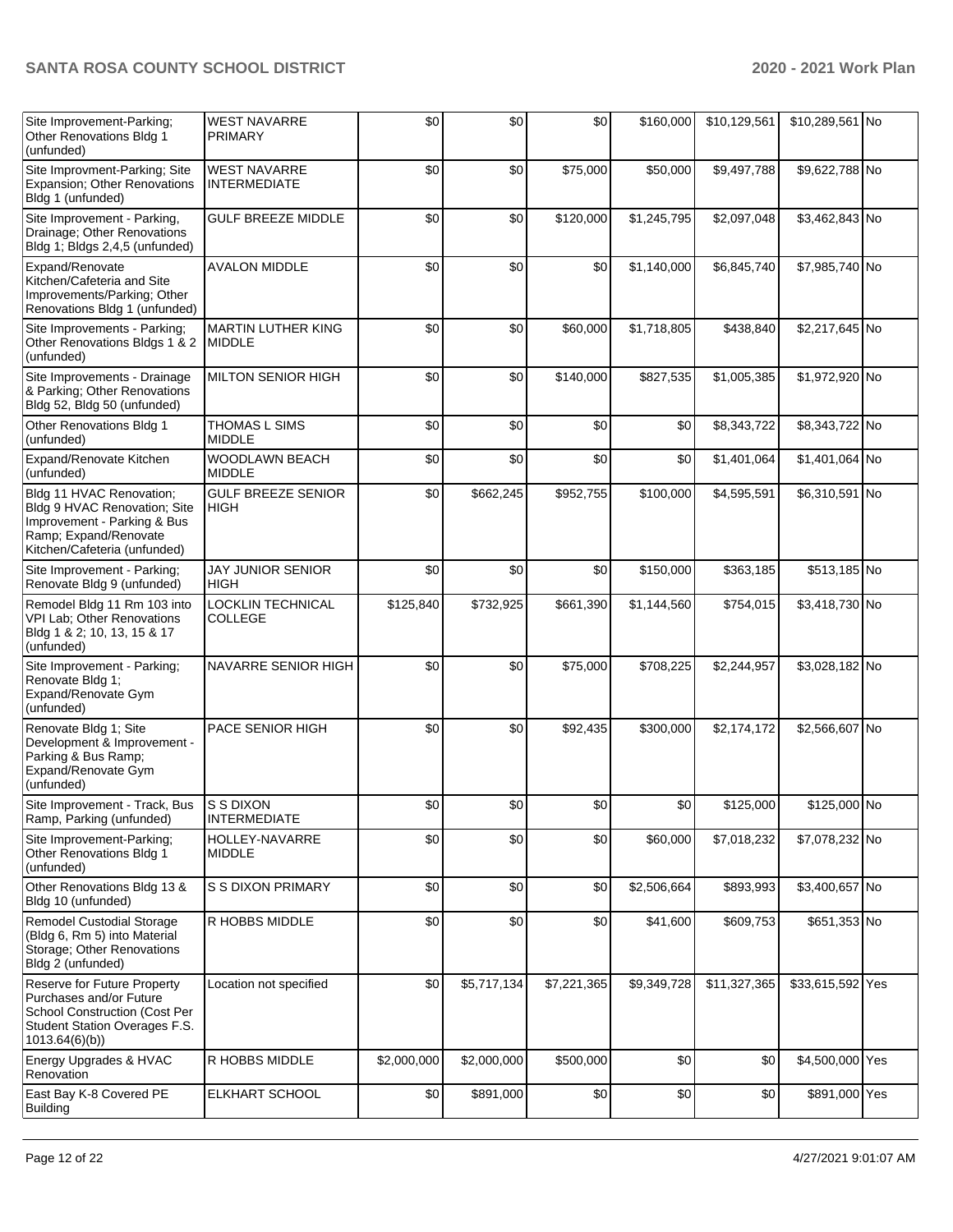| District-Wide: Safety &<br>Security of School Facilities:<br>Access Controls, BDA's,<br>Cellular Antennas, Fencing,<br>Security Surveillance, WiFi<br>Boosters, Other Hardening of<br>l Facilities | Location not specified | \$498.361   | \$500,000    | \$500,000    | \$500.000   | \$500,000                                    | \$2,498,361 Yes  |  |
|----------------------------------------------------------------------------------------------------------------------------------------------------------------------------------------------------|------------------------|-------------|--------------|--------------|-------------|----------------------------------------------|------------------|--|
| Reserve for Early Payoff of<br>2014 COPS Issue (Payable in<br>2024) and/or Reduction to<br>Future COPS Issue(s) for<br>Future School(s)                                                            | Location not specified | \$0         | \$0          | \$7,000,000  | \$7,000,000 | \$7,000,000                                  | \$21,000,000 Yes |  |
|                                                                                                                                                                                                    |                        | \$2,624,201 | \$10,708,304 | \$20,296,178 |             | \$35,728,674   \$125,302,759   \$194,660,116 |                  |  |

# **Additional Project Schedules**

Any projects that are not identified in the last approved educational plant survey.

| <b>Project Description</b>                                                                | Location                                                   | <b>Num</b><br>Classroom<br>s | 2020 - 2021<br><b>Actual Budget</b> | 2021 - 2022<br>Projected | 2022 - 2023<br>Projected | 2023 - 2024<br>Projected | 2024 - 2025<br>Projected | <b>Total</b>                 | <b>Funded</b> |
|-------------------------------------------------------------------------------------------|------------------------------------------------------------|------------------------------|-------------------------------------|--------------------------|--------------------------|--------------------------|--------------------------|------------------------------|---------------|
| Future K-8 School.<br>Pace Area (To be<br>lfunded via COPS &<br>local funding sources)    | Location not<br>specified                                  | 65                           | \$9,300,000                         | \$30,700,000             | \$0                      | \$0                      | \$0                      | \$40,000,000 Yes             |               |
| Future High School,<br>South End (unfunded)                                               | Location not<br>specified                                  | 40                           | \$0                                 | \$0                      | \$0                      | \$75,000,000             | \$0                      | \$75,000,000 No              |               |
| Future High School,<br>Milton/Pace Area<br>(unfunded)                                     | Location not<br>specified                                  | 48                           | \$0                                 | \$0                      | \$0                      | \$0                      | \$75,000,000             | \$75,000,000 No              |               |
| New Storage Building<br>for Band                                                          | PACE SENIOR HIGH                                           |                              | \$5,000                             | \$0                      | \$0                      | \$0                      | \$0                      | \$5,000 Yes                  |               |
| New Storage Building<br>for PE Equipment                                                  | S S DIXON<br><b>INTERMEDIATE</b>                           |                              | \$5,000                             | \$0                      | \$0                      | \$0                      | \$0                      | \$5,000 Yes                  |               |
| ESE/HEADSTART -<br>Renovate former SAIL<br>building for ESE Pre-K<br>& Headstart Programs | <b>ADMINISTRATIVE</b><br><b>SUPPORT</b><br><b>SERVICES</b> | 5                            | \$200,000                           | \$0                      | \$0                      | \$0                      | \$0                      | \$200,000 Yes                |               |
|                                                                                           |                                                            | 158                          | \$9,510,000                         | \$30,700,000             | \$0                      | \$75,000,000             |                          | \$75,000,000   \$190,210,000 |               |

## **Non Funded Growth Management Project Schedules**

Schedule indicating which projects, due to planned development, that CANNOT be funded from current revenues projected over the next five years.

Nothing reported for this section.

# **Tracking**

# **Capacity Tracking**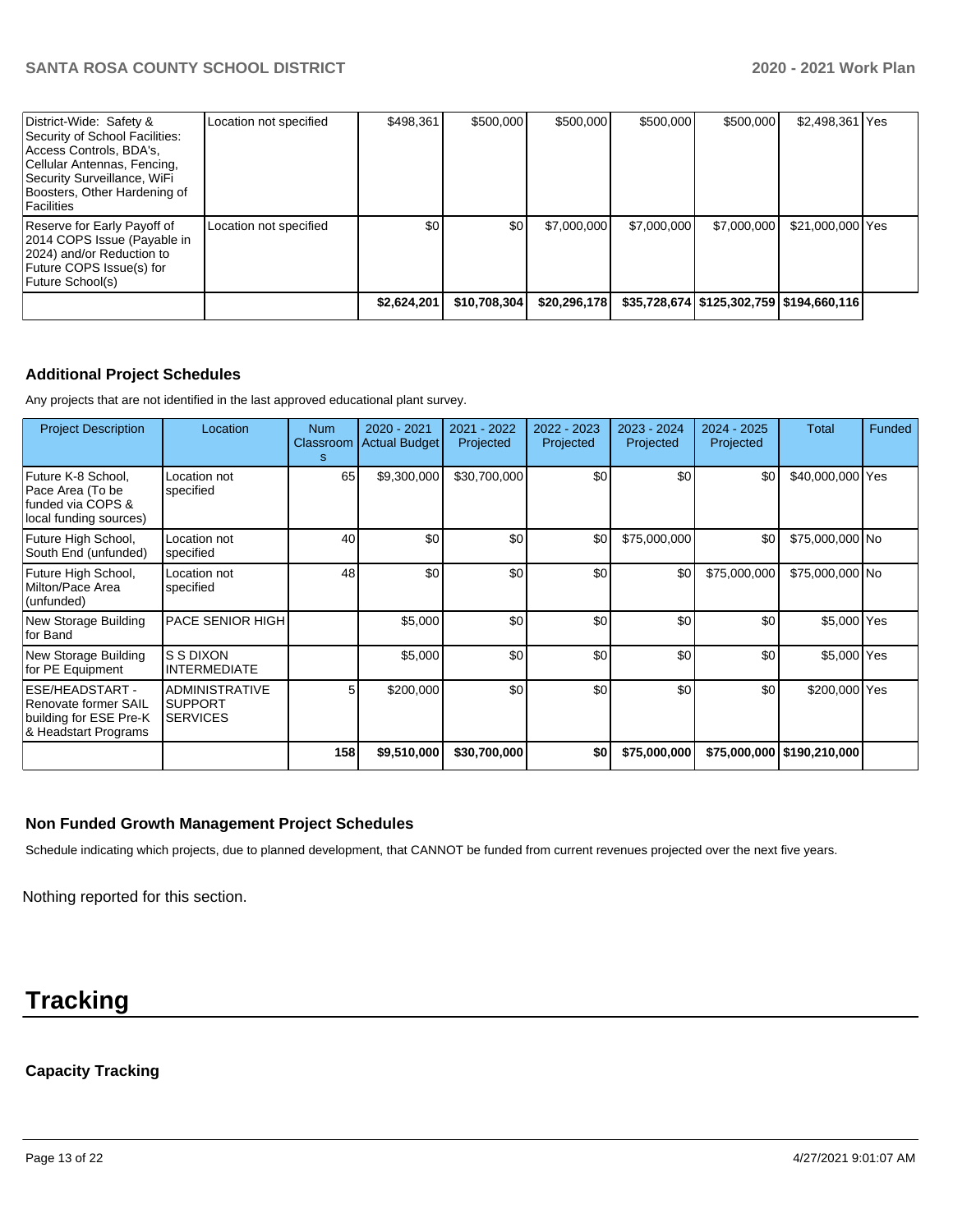| Location                                                | $2020 -$<br>2021 Satis.<br>Stu. Sta. | Actual<br>$2020 -$<br><b>2021 FISH</b><br>Capacity | Actual<br>$2019 -$<br>2020<br><b>COFTE</b> | # Class<br>Rooms | Actual<br>Average<br>$2020 -$<br>2021 Class<br><b>Size</b> | Actual<br>$2020 -$<br>2021<br><b>Utilization</b> | <b>New</b><br>Stu.<br>Capacity | <b>New</b><br>Rooms to<br>be<br>Added/Re<br>moved | Projected<br>$2024 -$<br>2025<br><b>COFTE</b> | Projected<br>$2024 -$<br>2025<br><b>Utilization</b> | Projected<br>$2024 -$<br>2025 Class  <br><b>Size</b> |
|---------------------------------------------------------|--------------------------------------|----------------------------------------------------|--------------------------------------------|------------------|------------------------------------------------------------|--------------------------------------------------|--------------------------------|---------------------------------------------------|-----------------------------------------------|-----------------------------------------------------|------------------------------------------------------|
| <b>CENTRAL SCHOOL</b>                                   | 730                                  | 657                                                | 582                                        | 33               | 18                                                         | 89.00 %                                          | $\Omega$                       | $\Omega$                                          | 630                                           | 96.00 %                                             | 19                                                   |
| BERRYHILL<br><b>ELEMENTARY</b>                          | 954                                  | 954                                                | 866                                        | 53               | 16                                                         | 91.00%                                           | $\Omega$                       | $\Omega$                                          | 941                                           | 99.00 %                                             | 18                                                   |
| <b>BAGDAD ELEMENTARY</b>                                | 579                                  | 579                                                | 470                                        | 31               | 15                                                         | 81.00%                                           | $\Omega$                       | $\Omega$                                          | 510                                           | 88.00 %                                             | 16                                                   |
| <b>CHUMUCKLA</b><br><b>ELEMENTARY</b>                   | 393                                  | 393                                                | 334                                        | 22               | 15                                                         | 85.00%                                           | $\Omega$                       | $\Omega$                                          | 362                                           | 92.00 %                                             | 16                                                   |
| <b>EAST MILTON</b><br><b>ELEMENTARY</b>                 | 988                                  | 988                                                | 677                                        | 51               | 13                                                         | 69.00 %                                          | $\Omega$                       | 0                                                 | 736                                           | 74.00 %                                             | 14                                                   |
| <b>GULF BREEZE</b><br><b>ELEMENTARY</b>                 | 913                                  | 913                                                | 850                                        | 48               | 18                                                         | 93.00 %                                          | $\Omega$                       | $\Omega$                                          | 923                                           | 101.00%                                             | 19                                                   |
| <b>JAY JUNIOR SENIOR</b><br><b>HIGH</b>                 | 840                                  | 756                                                | 432                                        | 35               | 12                                                         | 57.00 %                                          | $\Omega$                       | $\Omega$                                          | 467                                           | 62.00 %                                             | 13                                                   |
| <b>JAY ELEMENTARY</b>                                   | 748                                  | 748                                                | 516                                        | 38               | 14                                                         | 69.00 %                                          | $\Omega$                       | 0                                                 | 561                                           | 75.00 %                                             | 15                                                   |
| MILTON SENIOR HIGH                                      | 2,168                                | 2,059                                              | 1,797                                      | 86               | 21                                                         | 87.00 %                                          | $\Omega$                       | $\mathbf 0$                                       | 1,951                                         | 95.00 %                                             | 23                                                   |
| R HOBBS MIDDLE                                          | 960                                  | 864                                                | 747                                        | 44               | 17                                                         | 86.00 %                                          | $\overline{0}$                 | 0                                                 | 811                                           | 94.00 %                                             | 18                                                   |
| MARTIN LUTHER KING<br>MIDDLE                            | 785                                  | 706                                                | 649                                        | 36               | 18                                                         | 92.00 %                                          | $\Omega$                       | $\mathbf{0}$                                      | 703                                           | 100.00%                                             | 20                                                   |
| HOLLEY-NAVARRE<br><b>INTERMEDIATE</b>                   | 985                                  | 985                                                | 920                                        | 48               | 19                                                         | 93.00 %                                          | $\Omega$                       | $\Omega$                                          | 945                                           | 96.00 %                                             | 20                                                   |
| <b>GULF BREEZE MIDDLE</b>                               | 1,047                                | 942                                                | 984                                        | 48               | 21                                                         | 105.00%                                          | $\Omega$                       | $\Omega$                                          | 922                                           | 98.00 %                                             | 19                                                   |
| <b>GULF BREEZE SENIOR</b><br><b>HIGH</b>                | 1,928                                | 1,831                                              | 1,675                                      | 81               | 21                                                         | 91.00%                                           | $\Omega$                       | $\Omega$                                          | 1,819                                         | 99.00 %                                             | 22                                                   |
| T R JACKSON ESE PRE-<br>K/FULL SERVICE<br><b>CENTER</b> | 264                                  | 264                                                | 16                                         | 16               | 1                                                          | 6.00%                                            | $\Omega$                       | $\Omega$                                          | 18                                            | 7.00 %                                              | 1                                                    |
| <b>PEA RIDGE</b><br><b>ELEMENTARY</b>                   | 980                                  | 980                                                | 875                                        | 50               | 18                                                         | 89.00 %                                          | $\Omega$                       | $\Omega$                                          | 950                                           | 97.00 %                                             | 19                                                   |
| <b>ORIOLE BEACH</b><br><b>ELEMENTARY</b>                | 846                                  | 846                                                | 815                                        | 46               | 18                                                         | 96.00 %                                          | $\Omega$                       | $\Omega$                                          | 884                                           | 104.00%                                             | 19                                                   |
| <b>LOCKLIN TECHNICAL</b><br><b>COLLEGE</b>              | 313                                  | 375                                                | 216                                        | 16               | 13                                                         | 58.00 %                                          | $\Omega$                       | $\Omega$                                          | 235                                           | 63.00 %                                             | 15                                                   |
| <b>S S DIXON PRIMARY</b>                                | 781                                  | 781                                                | 731                                        | 44               | 17                                                         | 94.00 %                                          | $\Omega$                       | $\Omega$                                          | 793                                           | 102.00%                                             | 18                                                   |
| <b>PACE SENIOR HIGH</b>                                 | 2,165                                | 2,056                                              | 1,856                                      | 89               | 21                                                         | 90.00 %                                          | $\Omega$                       | 0                                                 | 2,015                                         | 98.00 %                                             | 23                                                   |
| W H RHODES<br> ELEMENTARY                               | 1,090                                | 1,090                                              | 877                                        | 59               | 15                                                         | 80.00 %                                          | $\Omega$                       | 0                                                 | 953                                           | 87.00 %                                             | 16                                                   |
| <b>THOMAS L SIMS</b><br>MIDDLE                          | 1,153                                | 1,037                                              | 1,137                                      | 53               | 21                                                         | 110.00%                                          | $\Omega$                       | 0                                                 | 1,234                                         | 119.00%                                             | 23                                                   |
| <b>S S DIXON</b><br><b>INTERMEDIATE</b>                 | 957                                  | 957                                                | 889                                        | 47               | 19                                                         | 93.00 %                                          | $\overline{0}$                 | 0                                                 | 965                                           | 101.00%                                             | 21                                                   |
| WEST NAVARRE<br><b>PRIMARY</b>                          | 971                                  | 971                                                | 968                                        | 56               | 17                                                         | 100.00%                                          | $\Omega$                       | 0                                                 | 925                                           | 95.00 %                                             | 17                                                   |
| INAVARRE SENIOR HIGH                                    | 2,420                                | 2,299                                              | 2,100                                      | 97               | 22                                                         | 91.00%                                           | $\overline{0}$                 | 0                                                 | 2,277                                         | 99.00 %                                             | 23                                                   |
| WEST NAVARRE<br><b>INTERMEDIATE</b>                     | 1,088                                | 1,088                                              | 1,018                                      | 53               | 19                                                         | 94.00%                                           | $\Omega$                       | $\Omega$                                          | 979                                           | 90.00 %                                             | 18                                                   |
| HOLLEY-NAVARRE<br><b>MIDDLE</b>                         | 1,035                                | 931                                                | 1,052                                      | 48               | 22                                                         | 113.00 %                                         | $\overline{0}$                 | 0                                                 | 1,028                                         | 110.00%                                             | 21                                                   |
| <b>AVALON MIDDLE</b>                                    | 959                                  | 863                                                | 851                                        | 44               | 19                                                         | 99.00 %                                          | $\overline{0}$                 | 0                                                 | 725                                           | 84.00%                                              | 16                                                   |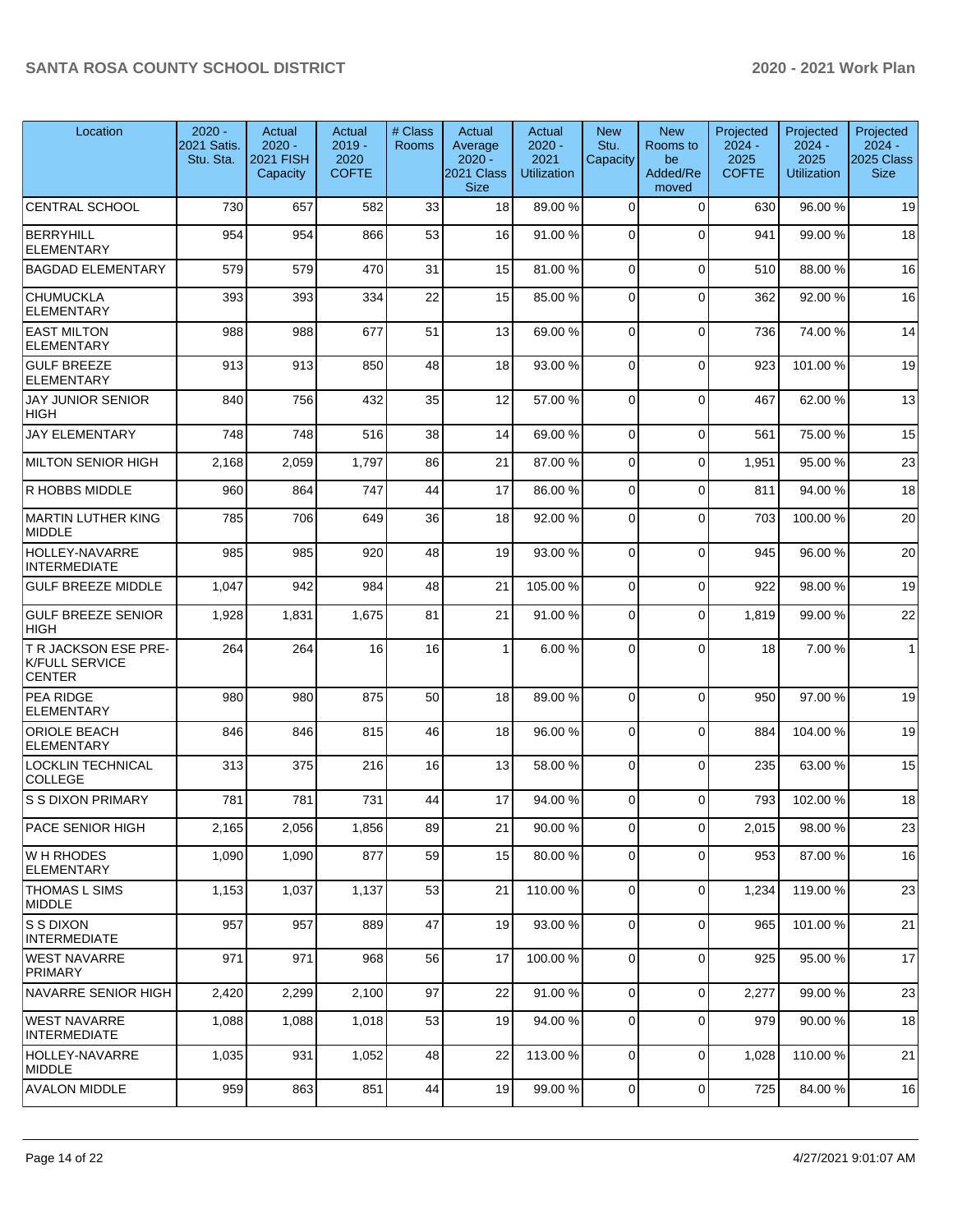|                                                      | 33,492 | 31,053 | 27,792 | 1,611 | 17              | 89.50 %  | 1,174 | $-2$ | 30,163 | 93.60%  | 19 |
|------------------------------------------------------|--------|--------|--------|-------|-----------------|----------|-------|------|--------|---------|----|
| BERRYHILL<br><b>ADMINISTRATIVE</b><br><b>COMPLEX</b> | 20     | 20     |        | 2     | 0               | 2.00%    | $-20$ | -2   |        | 0.00%   | 0  |
| ELKHART SCHOOL                                       | 1.194  | 0      |        | 68    | $\Omega$        | 0.00%    | 1,194 |      | 1,038  | 87.00 % | 15 |
| BENNETT C. RUSSELL<br><b>IELEMENTARY</b>             | 1.076  | 1,076  | 866    | 60    | 14 <sub>1</sub> | 81.00 %  |       |      | 941    | 87.00 % | 16 |
| HOLLEY-NAVARRE<br><b>PRIMARY</b>                     | 986    | 986    | 911    | 56    | 16              | 92.00 %  |       |      | 889    | 90.00 % | 16 |
| IWOODLAWN BEACH<br><b>IMIDDLE</b>                    | 1.176  | 1,058  | 1,113  | 53    | 21              | 105.00 % |       |      | 1,033  | 98.00 % | 19 |

The COFTE Projected Total (30,163) for 2024 - 2025 must match the Official Forecasted COFTE Total (30,163 ) for 2024 - 2025 before this section can be completed. In the event that the COFTE Projected Total does not match the Official forecasted COFTE, then the Balanced Projected COFTE Table should be used to balance COFTE.

| Projected COFTE for 2024 - 2025 |        | <b>Grade Level Type</b> | <b>Balanced Projected</b><br>COFTE for 2024 - 2025 |
|---------------------------------|--------|-------------------------|----------------------------------------------------|
| Elementary (PK-3)               | 9,120  |                         |                                                    |
| Middle (4-8)                    | 11,942 |                         |                                                    |
|                                 |        | Elementary (PK-3)       | 0                                                  |
| High (9-12)                     | 9,101  |                         |                                                    |
|                                 |        | Middle (4-8)            | $\Omega$                                           |
|                                 | 30,163 |                         |                                                    |
|                                 |        | High (9-12)             | $\Omega$                                           |
|                                 |        |                         |                                                    |
|                                 |        |                         | 30.163                                             |

# **Relocatable Replacement**

Number of relocatable classrooms clearly identified and scheduled for replacement in the school board adopted financially feasible 5-year district work program.

| ocation                           | $-2021$<br>2020 | 2022<br>2021 | $-2023$<br>2022 | 2023 - 2024 | 2025<br>$2024 -$ | Year 5 Total |
|-----------------------------------|-----------------|--------------|-----------------|-------------|------------------|--------------|
| Total Relocatable Replacements: I |                 |              |                 |             |                  |              |

# **Charter Schools Tracking**

Information regarding the use of charter schools.

| Location-Type                                          | # Relocatable<br>units or<br>permanent<br>classrooms | Owner    | lYear Started or<br>Scheduled | Student<br><b>Stations</b> | <b>Students</b><br>Enrolled | Years in<br>Contract | <b>Total Charter</b><br><b>Students</b><br>projected for<br>$2024 - 2025$ |
|--------------------------------------------------------|------------------------------------------------------|----------|-------------------------------|----------------------------|-----------------------------|----------------------|---------------------------------------------------------------------------|
| Learning Academy/Rader School<br>Alternative Placement |                                                      | 15 OTHER | 1998                          | 330                        | 100 <sup>1</sup>            | 10                   | 200                                                                       |
| Capstone Academy                                       |                                                      | 2 OTHER  | 2010                          | 20                         |                             | $5^{\circ}$          | 16 l                                                                      |
|                                                        | 17                                                   |          |                               | 350                        | <b>106</b>                  |                      | 216                                                                       |

## **Special Purpose Classrooms Tracking**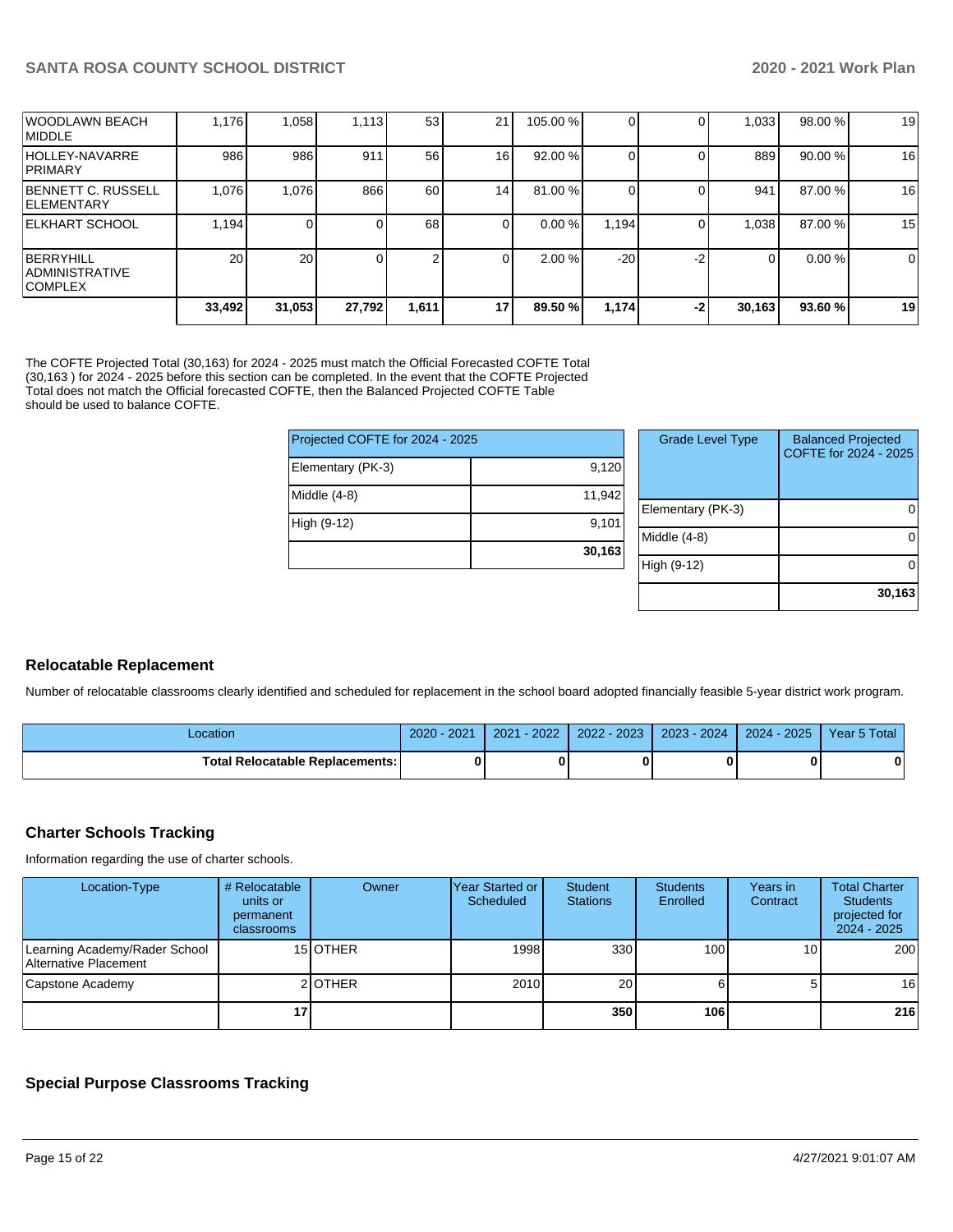The number of classrooms that will be used for certain special purposes in the current year, by facility and type of classroom, that the district will, 1), not use for educational purposes, and 2), the co-teaching classrooms that are not open plan classrooms and will be used for educational purposes.

| School                                    | <b>School Type</b>                   | # of Elementary<br>K-3 Classrooms | # of Middle 4-8<br><b>Classrooms</b> | $#$ of High 9-12<br><b>Classrooms</b> | # of $ESE$<br><b>Classrooms</b> | # of Combo<br><b>Classrooms</b> | Total<br><b>Classrooms</b> |
|-------------------------------------------|--------------------------------------|-----------------------------------|--------------------------------------|---------------------------------------|---------------------------------|---------------------------------|----------------------------|
| IPEA RIDGE ELEMENTARY                     | Educational                          |                                   |                                      |                                       |                                 |                                 |                            |
| IBENNETT C. RUSSELL<br><b>IELEMENTARY</b> | Educational                          |                                   |                                      |                                       |                                 |                                 |                            |
| <b>HOLLEY-NAVARRE PRIMARY</b>             | Educational                          |                                   |                                      |                                       |                                 |                                 |                            |
| <b>EAST MILTON ELEMENTARY</b>             | Educational                          |                                   |                                      |                                       |                                 |                                 |                            |
|                                           | <b>Total Educational Classrooms:</b> |                                   |                                      |                                       |                                 |                                 |                            |

| School                                         | <b>School Type</b> | # of Elementary<br>K-3 Classrooms | # of Middle 4-8<br><b>Classrooms</b> | # of High 9-12<br><b>Classrooms</b> | # of ESE<br>Classrooms | # of Combo<br><b>Classrooms</b> | <b>Total</b><br><b>Classrooms</b> |
|------------------------------------------------|--------------------|-----------------------------------|--------------------------------------|-------------------------------------|------------------------|---------------------------------|-----------------------------------|
| <b>WEST NAVARRE INTERMEDIATE</b>               | Co-Teaching        |                                   | $\overline{2}$                       | $\Omega$                            | $\Omega$               | $\Omega$                        | $\overline{3}$                    |
| <b>AVALON MIDDLE</b>                           | Co-Teaching        | $\Omega$                          | $\overline{2}$                       | $\Omega$                            | $\Omega$               | 0                               | $\overline{2}$                    |
| <b>ORIOLE BEACH ELEMENTARY</b>                 | Co-Teaching        | $\overline{2}$                    | 2                                    | $\Omega$                            | $\Omega$               | $\Omega$                        | $\overline{4}$                    |
| LOCKLIN TECHNICAL COLLEGE                      | Co-Teaching        | $\mathbf{0}$                      | $\Omega$                             | $\overline{2}$                      | $\overline{0}$         | 1                               | $\mathbf{3}$                      |
| <b>THOMAS L SIMS MIDDLE</b>                    | Co-Teaching        | $\mathbf{0}$                      | 3                                    | $\Omega$                            | $\overline{0}$         | $\mathbf 0$                     | 3                                 |
| W H RHODES ELEMENTARY                          | Co-Teaching        | 5                                 | 3                                    | $\Omega$                            | $\Omega$               | 0                               | 8                                 |
| R HOBBS MIDDLE                                 | Co-Teaching        | $\mathbf 0$                       | 4                                    | $\Omega$                            | 0                      | 0                               | $\overline{4}$                    |
| MARTIN LUTHER KING MIDDLE                      | Co-Teaching        | $\mathbf 0$                       | 3                                    | $\Omega$                            | 0                      | 0                               | $\mathbf{3}$                      |
| HOLLEY-NAVARRE<br><b>INTERMEDIATE</b>          | Co-Teaching        | $\mathbf{0}$                      | 6                                    | $\Omega$                            | $\Omega$               | $\overline{0}$                  | $6 \mid$                          |
| <b>HOLLEY-NAVARRE MIDDLE</b>                   | Co-Teaching        | $\Omega$                          | 6                                    | $\Omega$                            | $\Omega$               | $\Omega$                        | $6 \mid$                          |
| <b>PEA RIDGE ELEMENTARY</b>                    | Co-Teaching        | 4                                 | 3                                    | $\Omega$                            | $\Omega$               | $\overline{0}$                  | $\overline{7}$                    |
| MILTON SENIOR HIGH                             | Co-Teaching        | $\Omega$                          | $\Omega$                             | 7                                   | $\Omega$               | 0                               | $\overline{7}$                    |
| <b>S S DIXON PRIMARY</b>                       | Co-Teaching        | 5                                 | $\Omega$                             | $\Omega$                            | $\Omega$               | 0                               | 5 <sub>5</sub>                    |
| <b>BENNETT C. RUSSELL</b><br><b>ELEMENTARY</b> | Co-Teaching        | $\overline{7}$                    | $\Omega$                             | $\Omega$                            | $\Omega$               | $\Omega$                        | $\overline{7}$                    |
| CENTRAL SCHOOL                                 | Co-Teaching        | $\mathbf 0$                       | $\mathbf 0$                          | $\Omega$                            | 0                      | 2                               | $\overline{2}$                    |
| <b>BERRYHILL ELEMENTARY</b>                    | Co-Teaching        | $\overline{4}$                    |                                      | $\Omega$                            | $\Omega$               | 0                               | 5 <sup>5</sup>                    |
| <b>BAGDAD ELEMENTARY</b>                       | Co-Teaching        | $\overline{2}$                    | $\Omega$                             | $\Omega$                            | $\Omega$               | 0                               | $\sqrt{2}$                        |
| <b>CHUMUCKLA ELEMENTARY</b>                    | Co-Teaching        | $\overline{2}$                    | $\overline{2}$                       | $\Omega$                            | $\Omega$               | 0                               | $\overline{4}$                    |
| <b>EAST MILTON ELEMENTARY</b>                  | Co-Teaching        | 6                                 | 8                                    | $\Omega$                            | 0                      | 0                               | 14                                |
| <b>GULF BREEZE ELEMENTARY</b>                  | Co-Teaching        | $\overline{2}$                    | $\Omega$                             | $\Omega$                            | 0                      | 0                               | $\overline{2}$                    |
| <b>S S DIXON INTERMEDIATE</b>                  | Co-Teaching        | 4                                 | 10                                   | $\Omega$                            | $\overline{2}$         | 0                               | 16                                |
| WEST NAVARRE PRIMARY                           | Co-Teaching        | 13                                | $\Omega$                             | $\Omega$                            | 0                      | 0                               | 13                                |
| NAVARRE SENIOR HIGH                            | Co-Teaching        | $\mathbf 0$                       | $\mathbf 0$                          | 15                                  | $\mathbf{1}$           | 0                               | 16                                |
| HOLLEY-NAVARRE PRIMARY                         | Co-Teaching        | 6                                 | $\Omega$                             | $\Omega$                            | 0                      | 0                               | $6 \mid$                          |
| <b>GULF BREEZE MIDDLE</b>                      | Co-Teaching        | $\Omega$                          |                                      | $\Omega$                            | 0                      | 0                               | $\overline{4}$                    |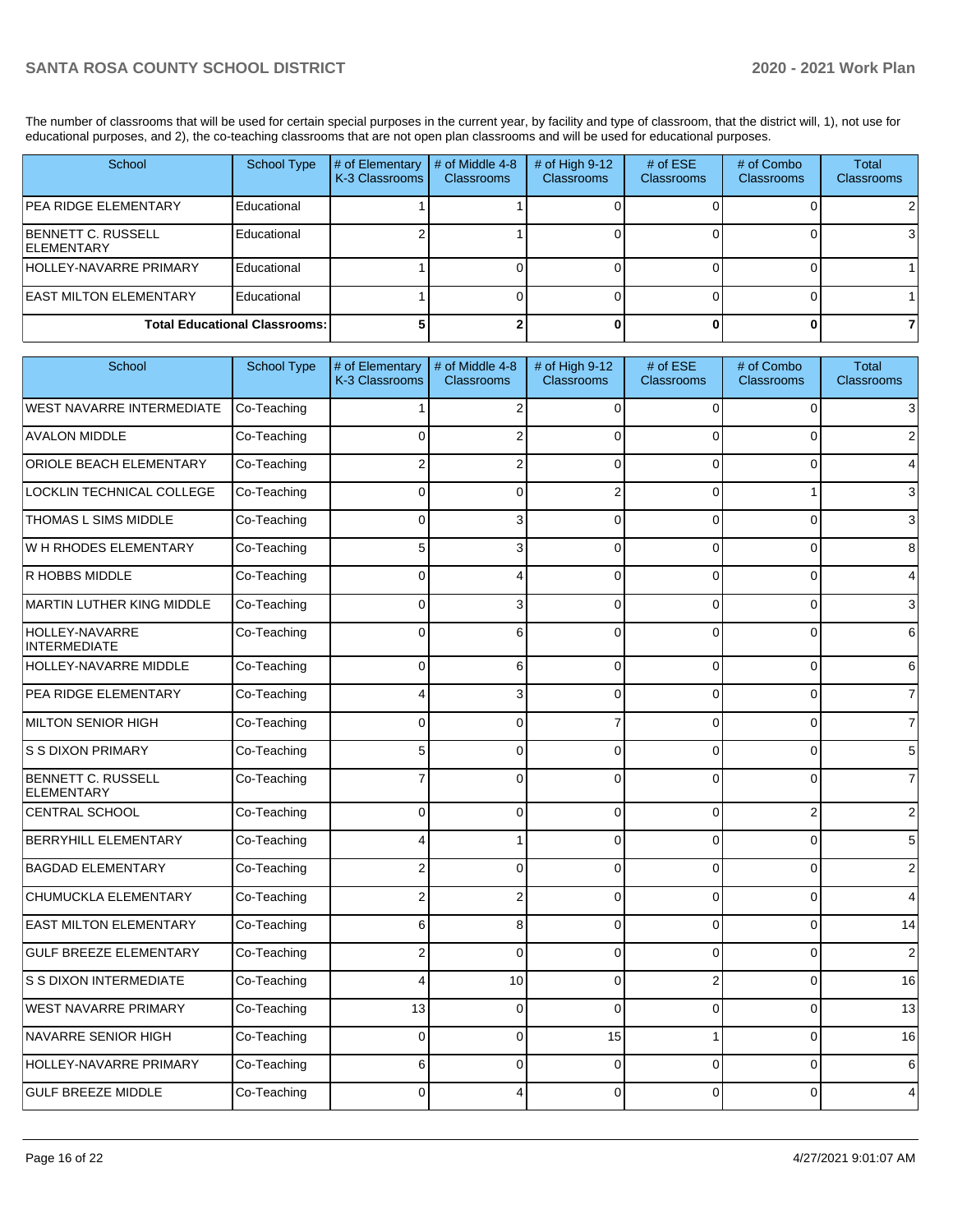| GULF BREEZE SENIOR HIGH       | Co-Teaching                          |    |    |    |  | 91  |
|-------------------------------|--------------------------------------|----|----|----|--|-----|
| WOODLAWN BEACH MIDDLE         | Co-Teaching                          |    |    |    |  |     |
| <b>JAY JUNIOR SENIOR HIGH</b> | Co-Teaching                          |    |    |    |  |     |
| IJAY ELEMENTARY               | Co-Teaching                          |    |    |    |  |     |
|                               | <b>Total Co-Teaching Classrooms:</b> | 65 | 64 | 34 |  | 171 |

#### **Infrastructure Tracking**

**Necessary offsite infrastructure requirements resulting from expansions or new schools. This section should include infrastructure information related to capacity project schedules and other project schedules (Section 4).** 

Not Specified

**Proposed location of planned facilities, whether those locations are consistent with the comprehensive plans of all affected local governments, and recommendations for infrastructure and other improvements to land adjacent to existing facilities. Provisions of 1013.33(12), (13) and (14) and 1013.36 must be addressed for new facilities planned within the 1st three years of the plan (Section 5).** 

New K-8 school is currently under construction at 2535 Elkhart Drive, Gulf Breeze, Fl 32563. New K-8 school is currently under design to be located in Pace. New high school will be needed in the near future at the south end of the county. New high school will be needed in the near future in the Milton/Pace area.

**Consistent with Comp Plan?** Yes

#### **Net New Classrooms**

The number of classrooms, by grade level and type of construction, that were added during the last fiscal year.

| List the net new classrooms added in the 2019 - 2020 fiscal year.                                                                                       |                                   |                                 |                                |                        | List the net new classrooms to be added in the 2020 - 2021 fiscal<br>year. |                          |                                                                        |                        |  |
|---------------------------------------------------------------------------------------------------------------------------------------------------------|-----------------------------------|---------------------------------|--------------------------------|------------------------|----------------------------------------------------------------------------|--------------------------|------------------------------------------------------------------------|------------------------|--|
| "Classrooms" is defined as capacity carrying classrooms that are added to increase<br>capacity to enable the district to meet the Class Size Amendment. |                                   |                                 |                                |                        |                                                                            |                          | Totals for fiscal year 2020 - 2021 should match totals in Section 15A. |                        |  |
| Location                                                                                                                                                | 2019 - 2020 #<br><b>Permanent</b> | 2019 - 2020 #<br><b>Modular</b> | $2019 - 2020$ #<br>Relocatable | $2019 - 2020$<br>Total | $2020 - 2021$ #<br>Permanent                                               | 2020 - 2021 #<br>Modular | 2020 - 2021 #<br>Relocatable                                           | $2020 - 2021$<br>Total |  |
| Elementary (PK-3)                                                                                                                                       |                                   |                                 |                                |                        |                                                                            |                          |                                                                        |                        |  |
| Middle (4-8)                                                                                                                                            |                                   |                                 |                                |                        |                                                                            |                          |                                                                        | ΩI                     |  |
| High (9-12)                                                                                                                                             | $-3$                              |                                 | 10                             |                        |                                                                            |                          |                                                                        | $-2$                   |  |
|                                                                                                                                                         | $-3$                              |                                 | 19                             | 16                     |                                                                            |                          | 0                                                                      | $-2$                   |  |

### **Relocatable Student Stations**

Number of students that will be educated in relocatable units, by school, in the current year, and the projected number of students for each of the years in the workplan.

| <b>Site</b>          | $2020 - 2021$ | $2021 - 2022$     | $2022 - 2023$ | 2023 - 2024           | 2024 - 2025 | 5 Year Average |
|----------------------|---------------|-------------------|---------------|-----------------------|-------------|----------------|
| CENTRAL SCHOOL       | 70            | 70.<br>$\epsilon$ | 70            | $70^{\circ}$<br>، د ، | 70<br>z     | 72             |
| BERRYHILL ELEMENTARY | 41            | 41                | 41            | 41                    | 41          | 41             |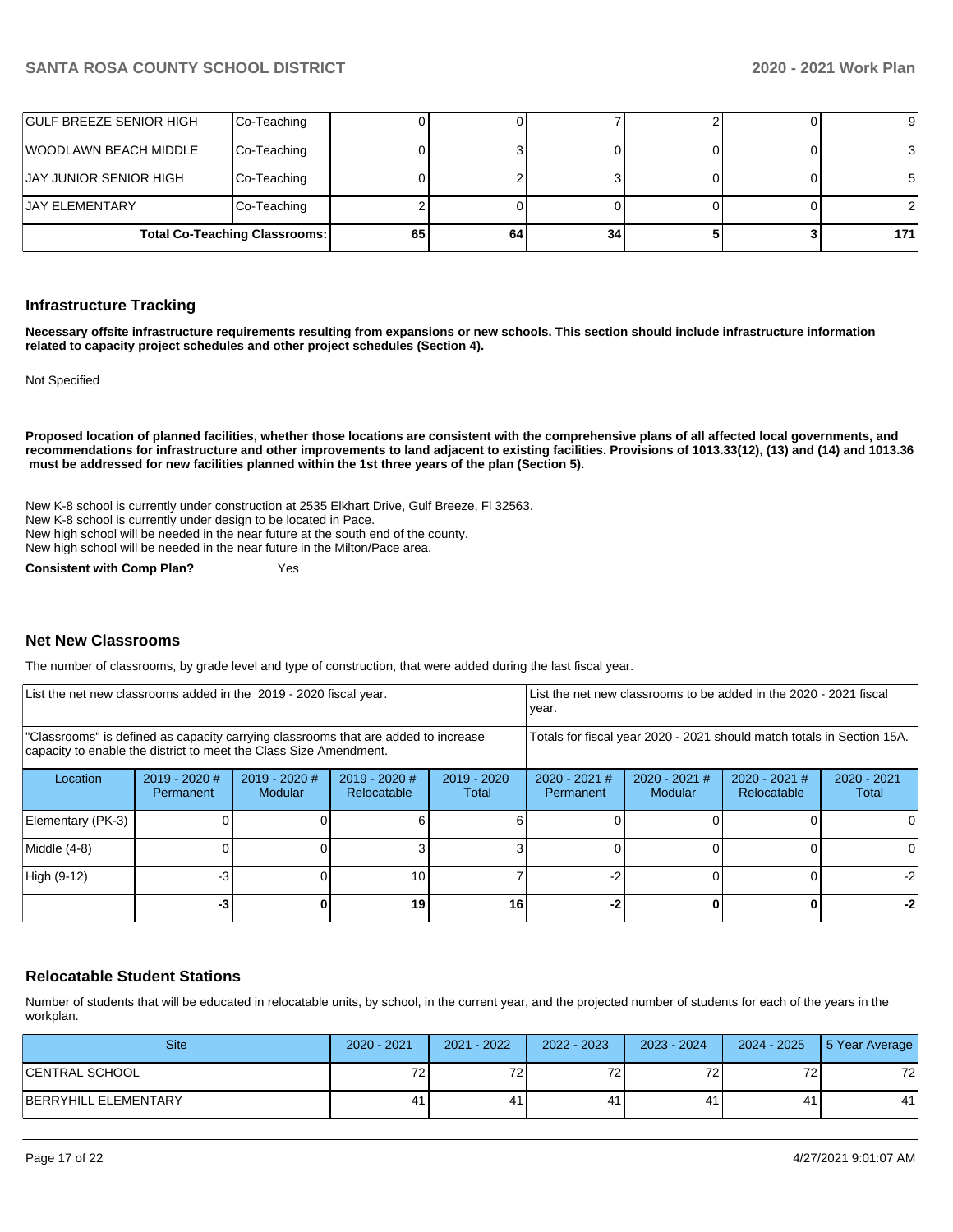| <b>BAGDAD ELEMENTARY</b>                          | 0           | 0           | 0           | $\overline{0}$ | 0           | $\mathbf 0$ |
|---------------------------------------------------|-------------|-------------|-------------|----------------|-------------|-------------|
| CHUMUCKLA ELEMENTARY                              | 54          | 54          | 54          | 54             | 54          | 54          |
| <b>EAST MILTON ELEMENTARY</b>                     | 0           | 0           | $\Omega$    | $\Omega$       | 0           | 0           |
| <b>GULF BREEZE ELEMENTARY</b>                     | $\Omega$    | 0           | $\Omega$    | $\Omega$       | $\Omega$    | $\mathbf 0$ |
| S S DIXON INTERMEDIATE                            | 54          | 54          | 54          | 54             | 54          | 54          |
| <b>WEST NAVARRE PRIMARY</b>                       | 28          | 28          | 28          | 28             | 28          | 28          |
| NAVARRE SENIOR HIGH                               | 150         | 150         | 150         | 150            | 150         | 150         |
| <b>WEST NAVARRE INTERMEDIATE</b>                  | 154         | 154         | 154         | 154            | 154         | 154         |
| <b>AVALON MIDDLE</b>                              | 0           | 0           | $\Omega$    | $\Omega$       | 0           | 0           |
| ORIOLE BEACH ELEMENTARY                           | 0           | 0           | $\Omega$    | $\Omega$       | 0           | 0           |
| LOCKLIN TECHNICAL COLLEGE                         | 0           | 0           | $\Omega$    | $\Omega$       | 0           | 0           |
| BERRYHILL ADMINISTRATIVE COMPLEX                  | $\Omega$    | 0           | $\Omega$    | $\Omega$       | $\Omega$    | $\Omega$    |
| THOMAS L SIMS MIDDLE                              | 176         | 176         | 176         | 176            | 176         | 176         |
| W H RHODES ELEMENTARY                             | 0           | 0           | $\Omega$    | $\Omega$       | 0           | 0           |
| R HOBBS MIDDLE                                    | 0           | 0           | $\Omega$    | $\Omega$       | $\Omega$    | $\mathbf 0$ |
| MARTIN LUTHER KING MIDDLE                         | $\Omega$    | 0           | $\Omega$    | $\Omega$       | $\Omega$    | $\mathbf 0$ |
| HOLLEY-NAVARRE INTERMEDIATE                       | 110         | 110         | 110         | 110            | 110         | 110         |
| HOLLEY-NAVARRE MIDDLE                             | 84          | 84          | 84          | 84             | 84          | 84          |
| PEA RIDGE ELEMENTARY                              | 18          | 18          | 18          | 18             | 18          | 18          |
| MILTON SENIOR HIGH                                | 150         | 150         | 150         | 150            | 150         | 150         |
| S S DIXON PRIMARY                                 | 72          | 72          | 72          | 72             | 72          | 72          |
| BENNETT C. RUSSELL ELEMENTARY                     | 46          | 46          | 46          | 46             | 46          | 46          |
| HOLLEY-NAVARRE PRIMARY                            | 90          | 90          | 90          | 90             | 90          | 90          |
| <b>PACE SENIOR HIGH</b>                           | 0           | 0           | $\Omega$    | $\Omega$       | 0           | 0           |
| <b>GULF BREEZE MIDDLE</b>                         | $\Omega$    | 0           | $\Omega$    | $\Omega$       | 0           | 0           |
| GULF BREEZE SENIOR HIGH                           | 400         | 400         | 400         | 400            | 400         | 400         |
| T R JACKSON ESE PRE-K/FULL SERVICE CENTER         | 0           | 0           | 0           | 0              | 0           | 0           |
| WOODLAWN BEACH MIDDLE                             | 0           | 0           | $\mathbf 0$ | $\mathbf 0$    | 0           | $\mathbf 0$ |
| JAY JUNIOR SENIOR HIGH                            | 0           | $\mathbf 0$ | $\mathbf 0$ | $\mathbf 0$    | 0           | 0           |
| <b>JAY ELEMENTARY</b>                             | 18          | 18          | 18          | 18             | 18          | 18          |
| ELKHART SCHOOL                                    | $\mathbf 0$ | 0           | $\mathbf 0$ | $\overline{0}$ | $\mathbf 0$ | 0           |
| Totals for SANTA ROSA COUNTY SCHOOL DISTRICT      |             |             |             |                |             |             |
| Total students in relocatables by year.           | 1,717       | 1,717       | 1,717       | 1,717          | 1,717       | 1,717       |
| Total number of COFTE students projected by year. | 28,341      | 28,994      | 29,412      | 29,832         | 30,163      | 29,348      |
| Percent in relocatables by year.                  | $6\%$       | $6\%$       | $6\%$       | $6\%$          | 6 %         | 6 %         |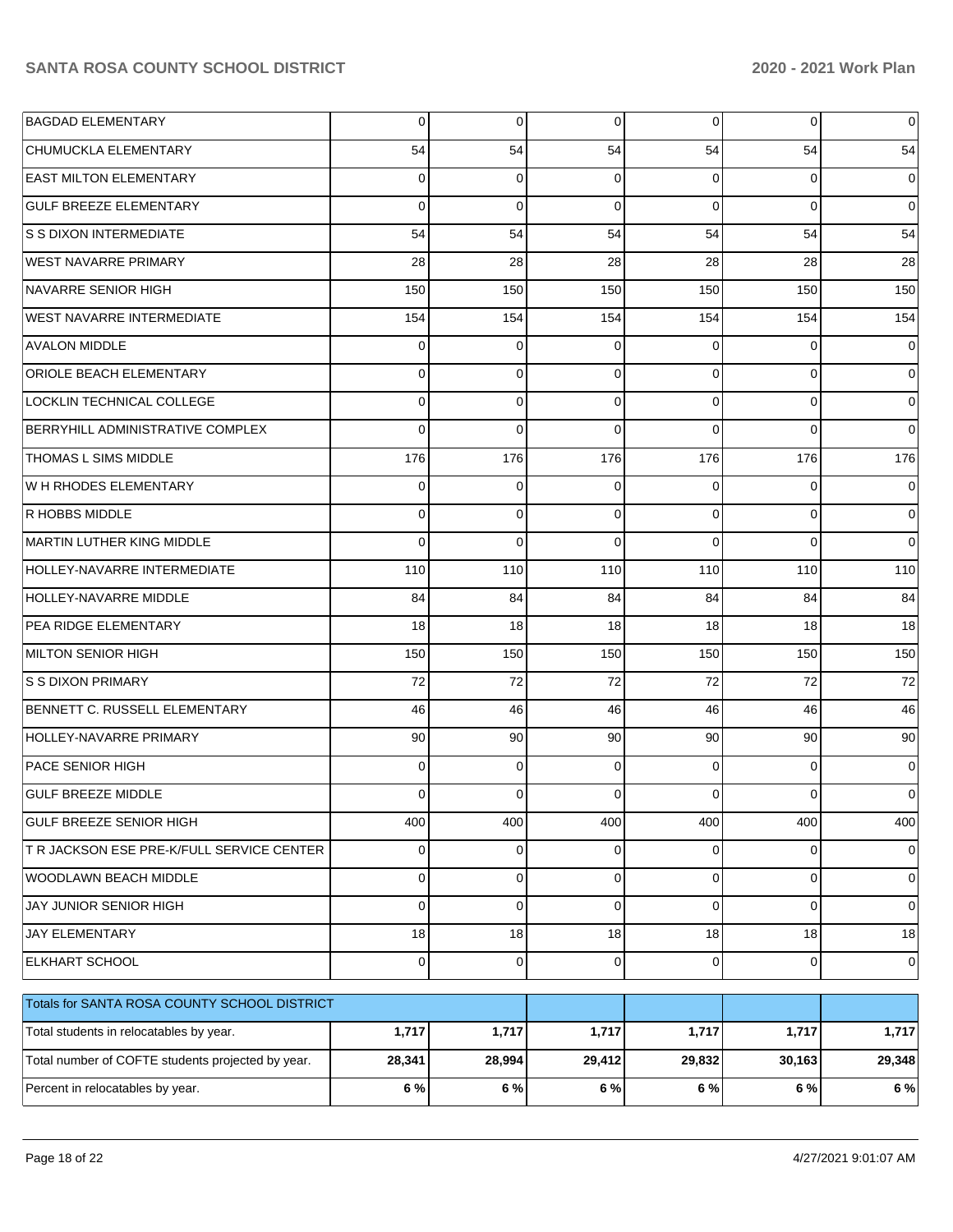## **Leased Facilities Tracking**

Exising leased facilities and plans for the acquisition of leased facilities, including the number of classrooms and student stations, as reported in the educational plant survey, that are planned in that location at the end of the five year workplan.

| Location                           | # of Leased<br>Classrooms 2020 -<br>2021 | <b>FISH Student</b><br><b>Stations</b> | Owner              | # of Leased<br>Classrooms 2024 -<br>2025 | <b>FISH Student</b><br><b>Stations</b> |
|------------------------------------|------------------------------------------|----------------------------------------|--------------------|------------------------------------------|----------------------------------------|
| <b>GULF BREEZE SENIOR HIGH</b>     | 8                                        |                                        | 200 Mobile Modular | ε                                        | 200                                    |
| <b>CHUMUCKLA ELEMENTARY</b>        |                                          |                                        | 18 Mobile Modular  |                                          | 18                                     |
| <b>CENTRAL SCHOOL</b>              | $\overline{2}$                           |                                        | 47 Mobile Modular  | 2                                        | 47                                     |
| <b>JAY ELEMENTARY</b>              |                                          |                                        | 168 Mobile Modular | 9                                        | 168                                    |
| <b>HOLLEY-NAVARRE INTERMEDIATE</b> | $\overline{2}$                           |                                        | 44 Mobile Modular  | 2                                        | 44                                     |
| IS S DIXON PRIMARY                 | $\overline{2}$                           |                                        | 36 Mobile Modular  | 2                                        | 36                                     |
| <b>THOMAS L SIMS MIDDLE</b>        | 8                                        |                                        | 176 Mobile Modular | 8                                        | 176                                    |
| <b>HOLLEY-NAVARRE PRIMARY</b>      | 5                                        |                                        | 90 Mobile Modular  | 5                                        | 90                                     |
| <b>BERRYHILL ELEMENTARY</b>        | $\overline{0}$                           |                                        | 0 Mobile Modular   | 3                                        | 41                                     |
| IS S DIXON INTERMEDIATE            | 3                                        |                                        | 54 Mobile Modular  | 3                                        | 54                                     |
| WEST NAVARRE PRIMARY               | $\Omega$                                 |                                        | 0 Mobile Modular   | 3                                        | 28                                     |
| <b>INAVARRE SENIOR HIGH</b>        | $\Omega$                                 |                                        | 0 Mobile Modular   |                                          | 100                                    |
| HOLLEY-NAVARRE MIDDLE              | $\overline{0}$                           |                                        | 0 Mobile Modular   | 2                                        | 40                                     |
| <b>IMILTON SENIOR HIGH</b>         | $\overline{0}$                           |                                        | 0 Mobile Modular   | 3                                        | 75                                     |
|                                    | 32                                       | 833                                    |                    | 55                                       | 1,117                                  |

# **Failed Standard Relocatable Tracking**

Relocatable units currently reported by school, from FISH, and the number of relocatable units identified as 'Failed Standards'.

Nothing reported for this section.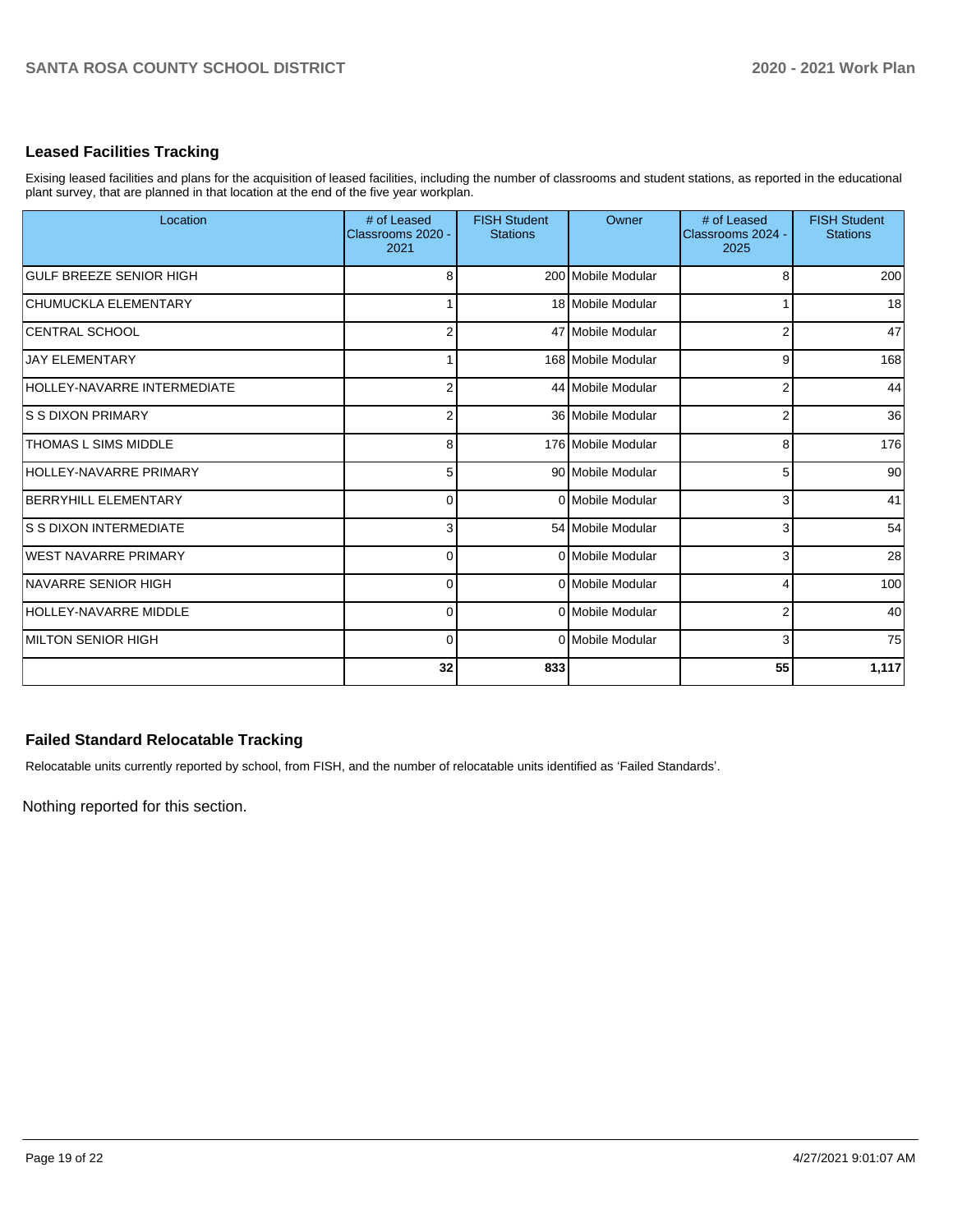# **Planning**

### **Class Size Reduction Planning**

**Plans approved by the school board that reduce the need for permanent student stations such as acceptable school capacity levels, redistricting, busing, year-round schools, charter schools, magnet schools, public-private partnerships, multitrack scheduling, grade level organization, block scheduling, or other alternatives.**

The need for permanent student stations is critical at this time. The District is building a new K-8 school in the south end of the county and is currently designing a new K-8 school in the Milton/Pace area of the County. The District is actively seeking property to purchase for future high schools in the south end and the Milton/Pace area of the County. In the meantime, the District will lease relocatables and redistrict as needed.

### **School Closure Planning**

**Plans for the closure of any school, including plans for disposition of the facility or usage of facility space, and anticipated revenues.** 

On January 21, 2016 the School Board approved a Castaldi Analysis with recommendation for the Berryhill Administrative Complex to be replaced. The building has been vacated. On November 14, 2019 the School Board accepted an offer for the sale of this property. The sale of the property closed on 03/27/2020.

# **Long Range Planning**

#### **Ten-Year Maintenance**

District projects and locations regarding the projected need for major renovation, repair, and maintenance projects within the district in years 6-10 beyond the projects plans detailed in the five years covered by the work plan.

| Project                                                                   | 2024 - 2025 / 2029 - 2030<br><b>Projected Cost</b> |
|---------------------------------------------------------------------------|----------------------------------------------------|
| MILTON HIGH - Expand Chiller/HVAC Renovations to<br>Entire Camus          | \$3,000,000                                        |
| PACE HIGH - Retrofit Entire Campus with Chiller<br>Plant/HVAC Renovations | \$10,000,000                                       |
|                                                                           | \$13,000,000                                       |

## **Ten-Year Capacity**

Schedule of capital outlay projects projected to ensure the availability of satisfactory student stations for the projected student enrollment in K-12 programs for the future 5 years beyond the 5-year district facilities work program.

| Project                                                                                                                     | Location, Community, Quadrant or other<br>general location | 2024 - 2025 / 2029 - 2030<br><b>Projected Cost</b> |
|-----------------------------------------------------------------------------------------------------------------------------|------------------------------------------------------------|----------------------------------------------------|
| Continue to evaluate capacity at all levels. Purchase<br>propoerty for new schools to meet the needs of<br>continued growth | District-Wide                                              | \$5,000,000                                        |
| New Middle School                                                                                                           | South End of County                                        | \$40,000,000                                       |
|                                                                                                                             |                                                            | \$45,000,000                                       |

## **Ten-Year Planned Utilization**

Schedule of planned capital outlay projects identifying the standard grade groupings, capacities, and planned utilization rates of future educational facilities of the district for both permanent and relocatable facilities.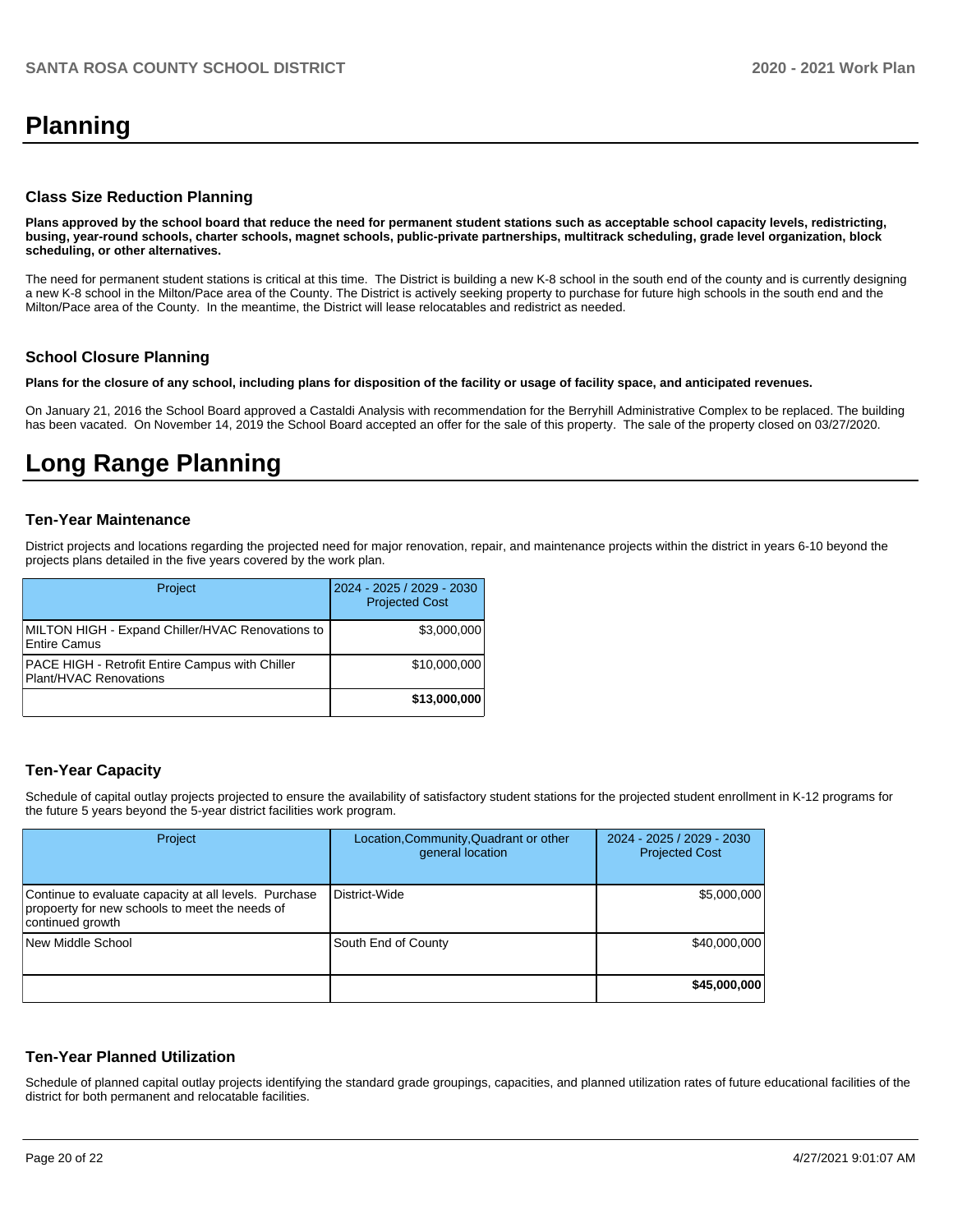| <b>Grade Level Projections</b>  | <b>FISH</b><br><b>Student</b><br><b>Stations</b> | Actual 2019 -<br><b>2020 FISH</b><br>Capacity | Actual<br>$2019 -$<br>2020<br><b>COFTE</b> | Actual 2019 - 2020<br><b>Utilization</b> | Actual 2020 - 2021 / 2029 - 2030 new<br>Student Capacity to be added/removed | Projected 2029<br>2030 COFTE | Projected 2029 -<br>2030 Utilization |
|---------------------------------|--------------------------------------------------|-----------------------------------------------|--------------------------------------------|------------------------------------------|------------------------------------------------------------------------------|------------------------------|--------------------------------------|
| Elementary - District<br>Totals | 14,599                                           | 14,599                                        | 12,600.13                                  | 86.31 %                                  | 450                                                                          | 14,508                       | 96.41 %                              |
| Middle - District Totals        | 8.685                                            | 7,814                                         | 7.547.10                                   | 96.58 %                                  | 611                                                                          | 8.769                        | 104.08 %                             |
| High - District Totals          | 8.681                                            | 8.245                                         | 7.428.19                                   | 90.09 %                                  | 2.138                                                                        | 8.640                        | 83.21 %                              |
| Other - ESE, etc                | 1.576                                            | 395                                           | 216.36                                     | 54.68%                                   | 195                                                                          | 322                          | 54.58 %                              |
|                                 | 33.541                                           | 31,053                                        | 27,791.78                                  | 89.50 %                                  | 3.394                                                                        | 32,239                       | 93.59%                               |

**Combination schools are included with the middle schools for student stations, capacity, COFTE and utilization purposes because these facilities all have a 90% utilization factor. Use this space to explain or define the grade groupings for combination schools.** 

No comments to report.

#### **Ten-Year Infrastructure Planning**

**Proposed Location of Planned New, Remodeled, or New Additions to Facilities in 06 thru 10 out years (Section 28).**

Nothing reported for this section.

Plans for closure of any school, including plans for disposition of the facility or usage of facility space, and anticipated revenues in the 06 thru 10 out **years (Section 29).**

Nothing reported for this section.

#### **Twenty-Year Maintenance**

District projects and locations regarding the projected need for major renovation, repair, and maintenance projects within the district in years 11-20 beyond the projects plans detailed in the five years covered by the work plan.

Nothing reported for this section.

## **Twenty-Year Capacity**

Schedule of capital outlay projects projected to ensure the availability of satisfactory student stations for the projected student enrollment in K-12 programs for the future 11-20 years beyond the 5-year district facilities work program.

Nothing reported for this section.